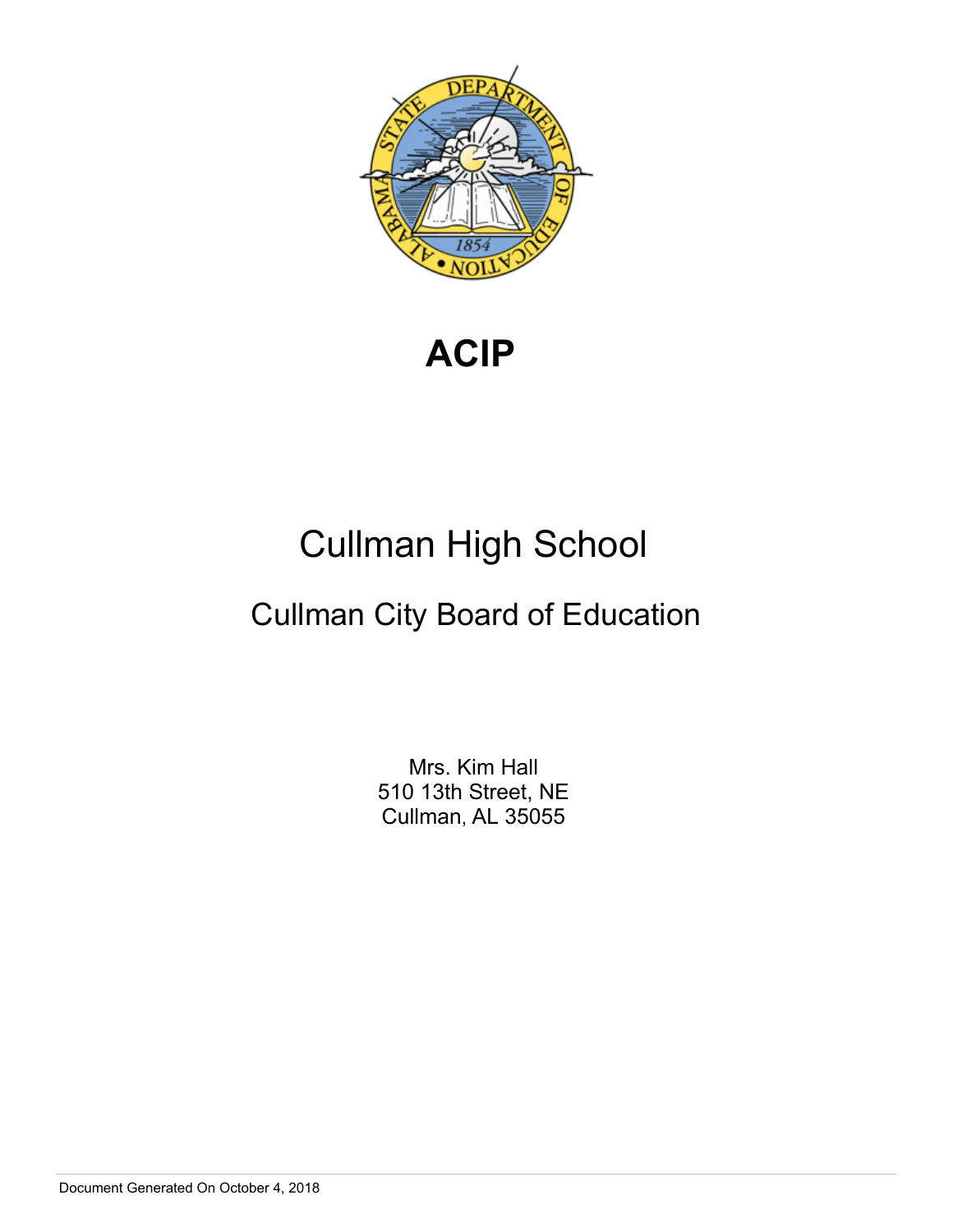## **TABLE OF CONTENTS**

## **Executive Summary**

## **Improvement Plan Stakeholder Involvement**

## **Student Performance Diagnostic**

## **ACIP Assurances**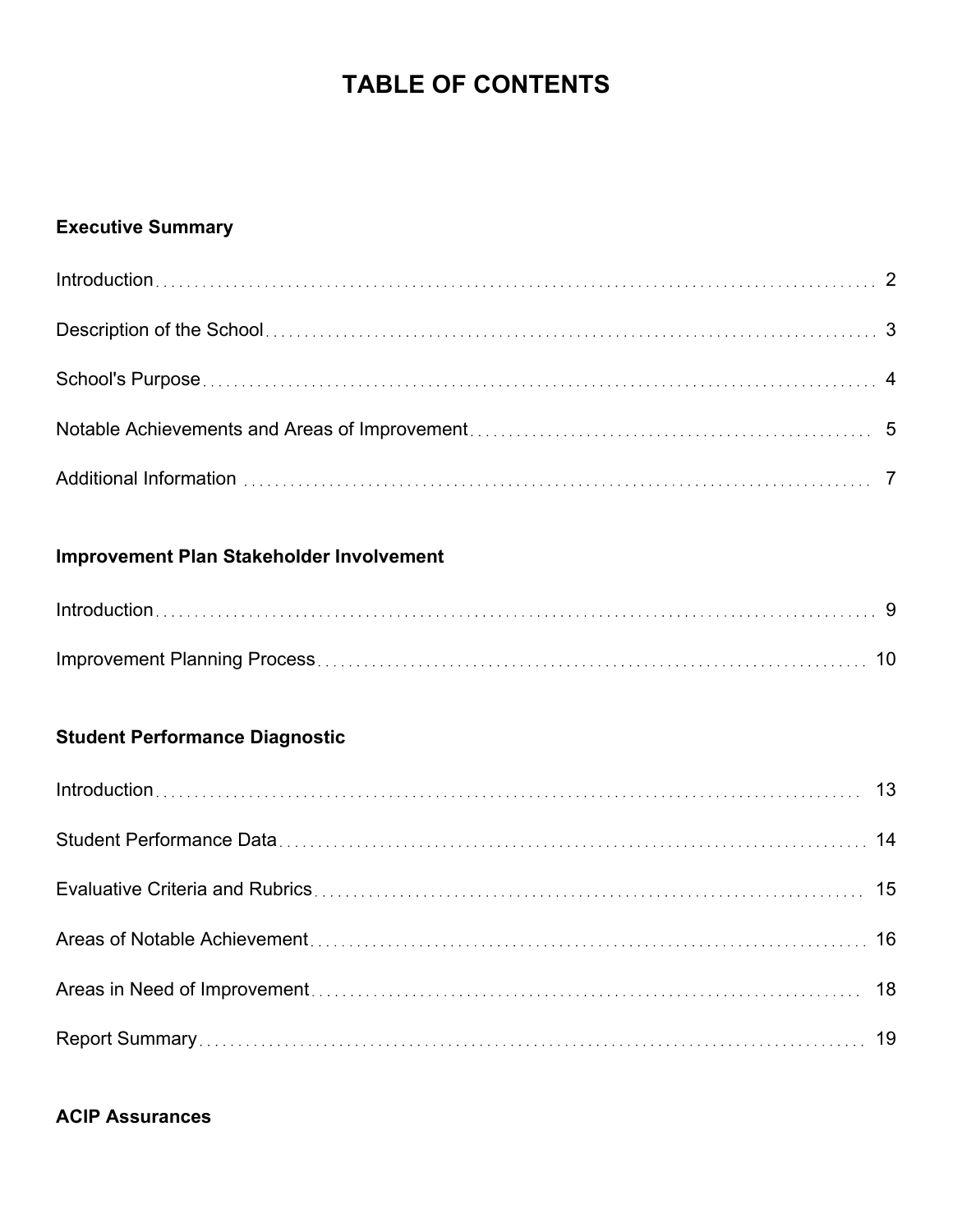## **2018-2019 Goals CHS Plan for ACIP**

| Goal 1: Increase student engagement through continued implementation of Student Focused Observations 27                |  |
|------------------------------------------------------------------------------------------------------------------------|--|
| Goal 2: Promote character, citizenship, and scholarship by increasing the participation of students in extracurricular |  |
|                                                                                                                        |  |
| Goal 3: Technology: All students will obtain a College and Career Readiness Indicator attainment as a result of        |  |
|                                                                                                                        |  |
|                                                                                                                        |  |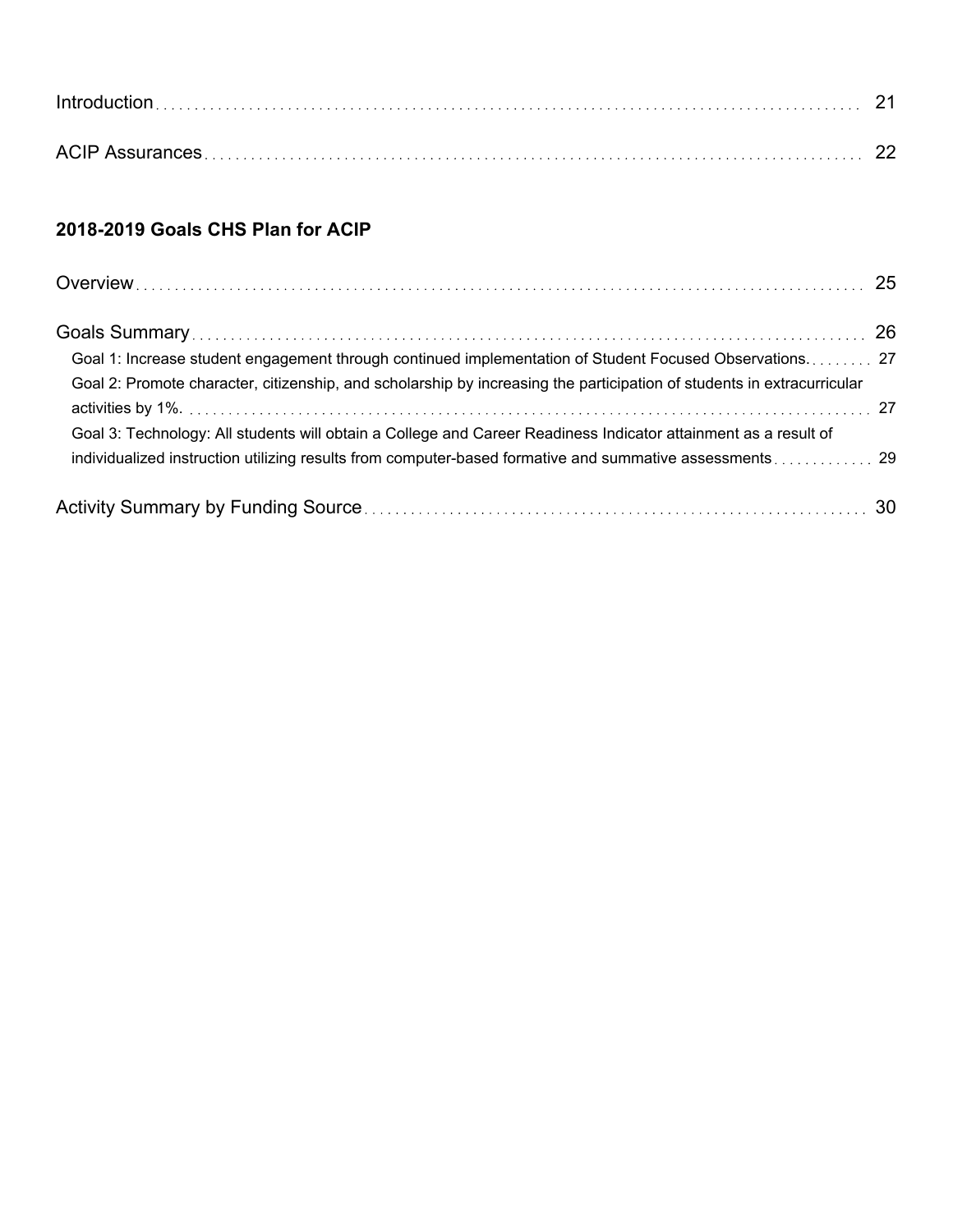# **Executive Summary**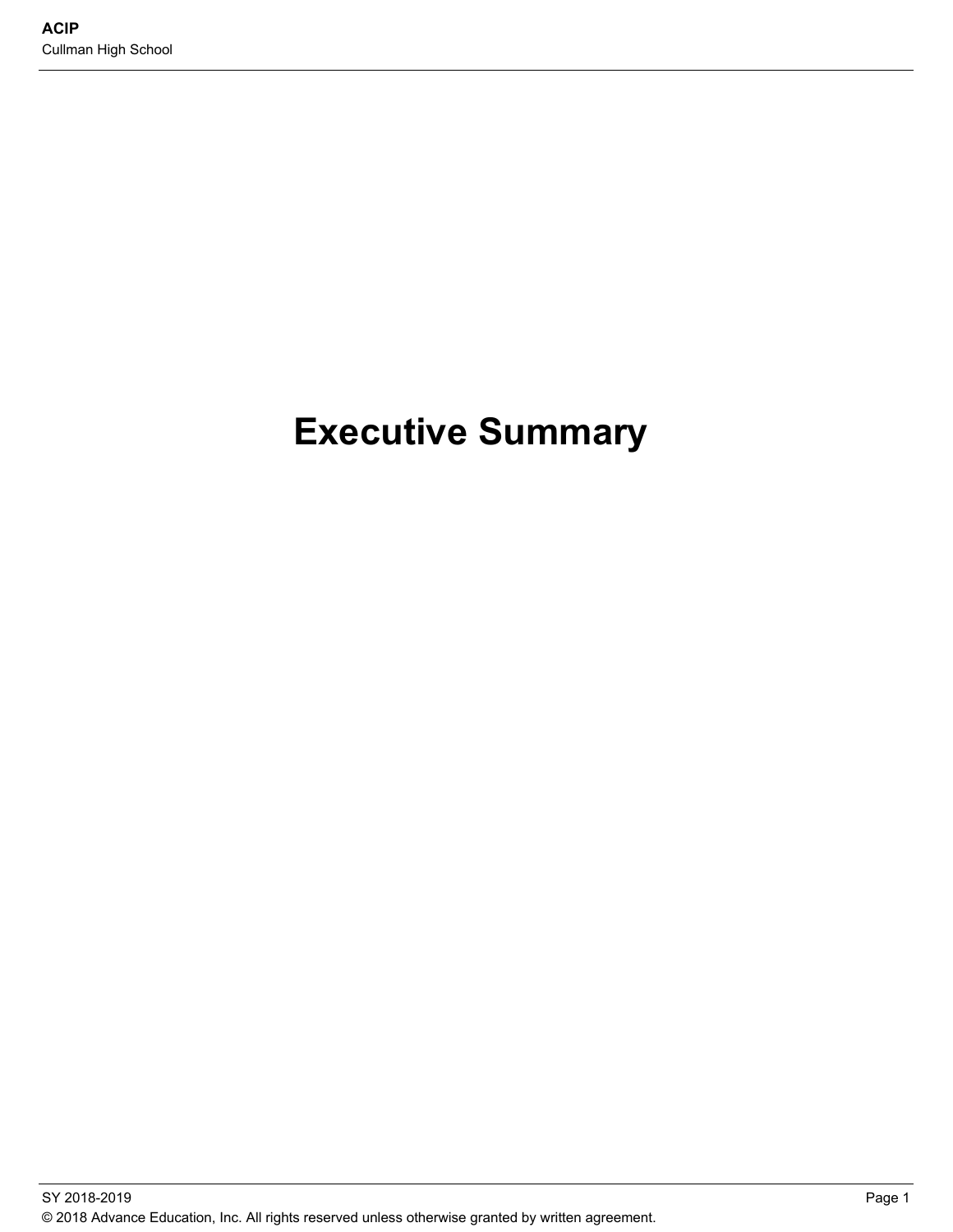### **Introduction**

Every school has its own story to tell. The context in which teaching and learning takes place influences the processes and procedures by which the school makes decisions around curriculum, instruction, and assessment. The context also impacts the way a school stays faithful to its vision. Many factors contribute to the overall narrative such as an identification of stakeholders, a description of stakeholder engagement, the trends and issues affecting the school, and the kinds of programs and services that a school implements to support student learning.

The purpose of the Executive Summary (ES) is to provide a school with an opportunity to describe in narrative form the strengths and challenges it encounters. By doing so, the public and members of the school community will have a more complete picture of how the school perceives itself and the process of self-reflection for continuous improvement. This summary is structured for the school to reflect on how it provides teaching and learning on a day to day basis.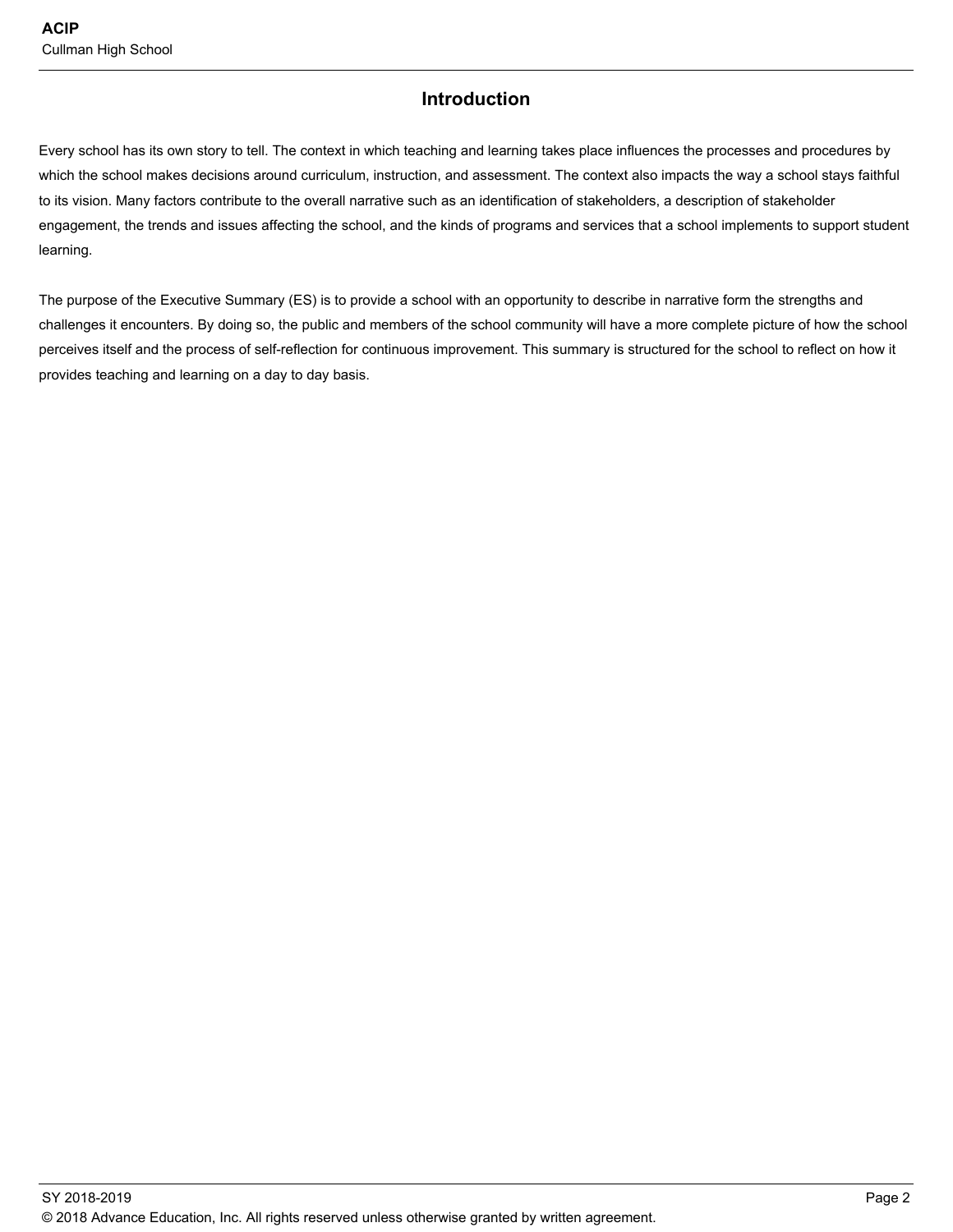## **Description of the School**

**Describe the school's size, community/communities, location, and changes it has experienced in the last three years. Include demographic information about the students, staff, and community at large. What unique features and challenges are associated with the community/communities the school serves?** 

Cullman High School was established in 1917 and has resided at the current location since 1961. New, state of the art facilities have recently replaced aged facilities with modern classrooms, media center, performing arts centers, and administrative offices. The updates also provided for instructional spaces and technology resources that will support progressive and engaging student learning processes.

The Cullman City Schools Annual Report reflects the following ethnic breakdown: 1% African American, 1.5% Asian/Indian, 0.5% multi-racial, 7% Hispanic, and 90% White. The CHS average daily attendance is over 95%, and CCS per pupil expenditure is \$9,061, with 50% state funding, 11% federal and 39% local funds. The high school enrollment in grades 9-12 is held at stable numbers, about 900 students, through the admission of non-district students. In recent years, the poverty rate has increased from twelve percent to about twenty-three percent.

Cullman City had a 2012 population estimated at 14,864. The ethnic characteristic of the area is also distinctive. While 88.9% of Cullman City residents are white alone, some 8.2% identify as Latino (versus 3.9% state-wide). Other trends suggest increased transience and a more international background in the community. In the city of Cullman, 81% of residents reported living in the same home from 2007 to 2011, versus 85% state-wide. Some 6% of Cullman residents are foreign-born (versus 3% statewide), with 8% speaking a language other than English at home (in contrast with 5% statewide). The city of Cullman has a 60% homeownership rate versus the state-wide average of 71%. Some 28% of housing units in Cullman were in multi-unit structures from 2007-2011, in contrast with only 16% of housing state-wide. The median household income in the City of Cullman from 2007 to 2011 was \$35,299 versus \$43,934 state-wide and 18% of persons in the city lived below the poverty level, which is equal with the Alabama rate of 18%.

In 2012, Bloomberg Businessweek named Cullman City as the Best to Raise Kids in Alabama, citing the schools as among the best in the state. The Alabama Economic Development office ranked Cullman first for non-metro areas and second overall for new- and existing industry expansion in 2011. The city and county governments recently completed the Duck River Dam project to provide an additional water source for area residence. The newly added exit on Interstate 65 provides yet another access to County Road 222 and the Cullman area for interstate traffic and tourism. Increases in local retail markets expanding to the north end of town provide projected increase in revenue for the school system. NICHE ranks Cullman High School #13 out of 355 public high schools in the state of Alabama. US News and World Report lists Cullman High School among America's Best High Schools at #18 in the state of Alabama.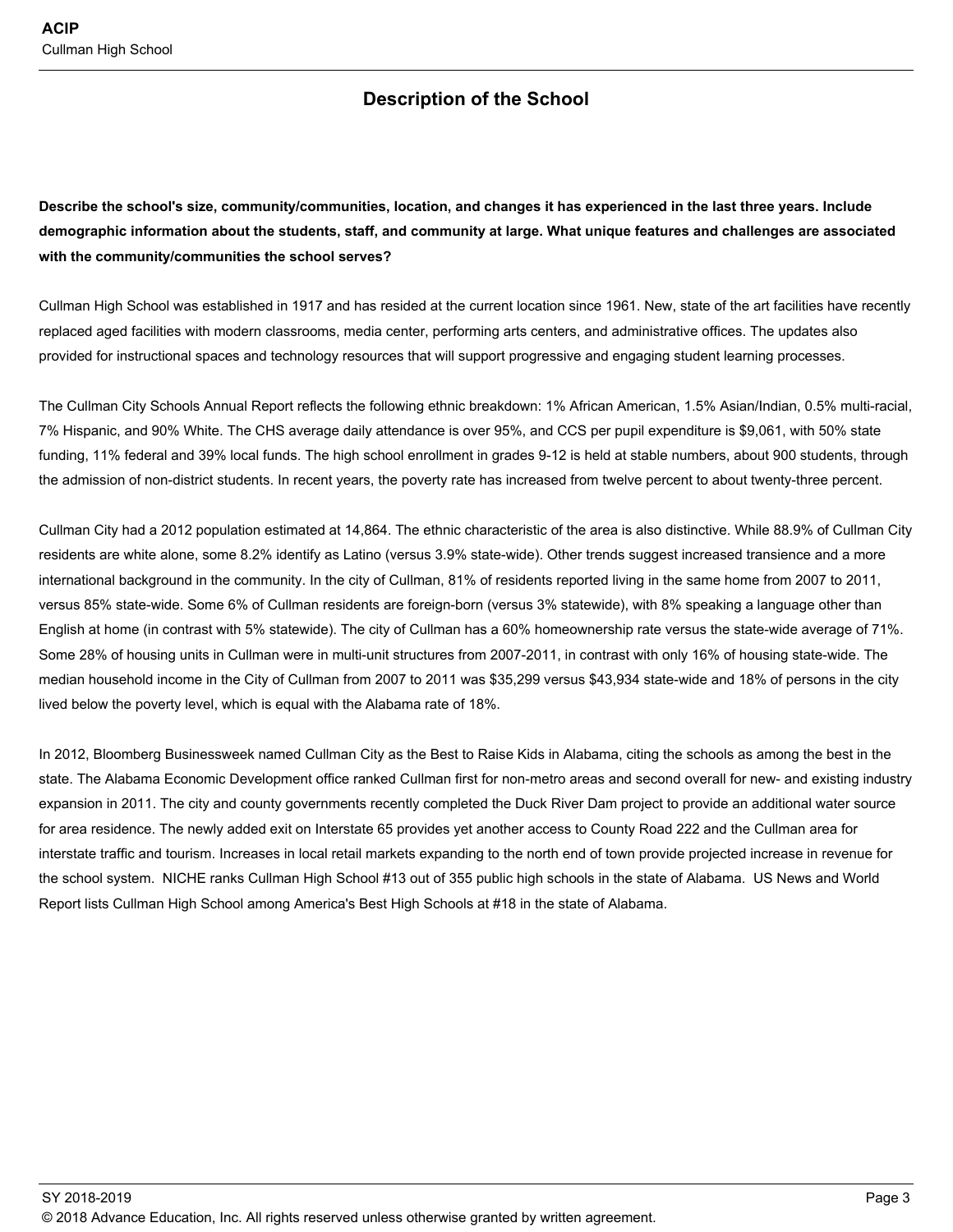### **School's Purpose**

**Provide the school's purpose statement and ancillary content such as mission, vision, values, and/or beliefs. Describe how the school embodies its purpose through its program offerings and expectations for students.** 

Cullman High School strives to consistently communicate and model our mission statement - "Inspiring Students for Lifelong Success - Through Character, Citizenship, and Scholarship." In alignment with the Cullman City School System's purpose statement, we are preparing youth to be well-adjusted citizens who make positive contributions to a democratic society. Cullman High School is committed to providing a learning environment and school program that will foster the intellectual, physical, emotional, and social development of each child to his or her greatest potential. The curriculum is sound in academic requirements, stressing basic skills, awareness of the technologies of an everchanging world, vocational skills, and an appreciation of the fine arts.

Each individual is afforded the opportunity to develop an open mind, inquiring attitude, positive self-esteem, and healthy lifestyle in order to think creatively, critically, and analytically and to become a constructive, independent citizen with self-worth and dignity. Each student is recognized as an individual with varying needs, interests, learning capacities, talents, and aspirations. The curricula and extra-curricular opportunities must be adapted and a variety of teaching methods and materials must be utilized in order to meet individual needs. Physical, emotional, and social needs can best be met by maintaining a well-disciplined student body in a peaceful, attractive environment. Cullman High School serves as a center for the educational, recreational, and cultural interests of the community. It prepares young people to take their places in the life of the community as worthwhile, contributing citizens, to occupy places of leadership, and to perpetuate the principles of the American way of life. The school and the community work together to accomplish these endeavors.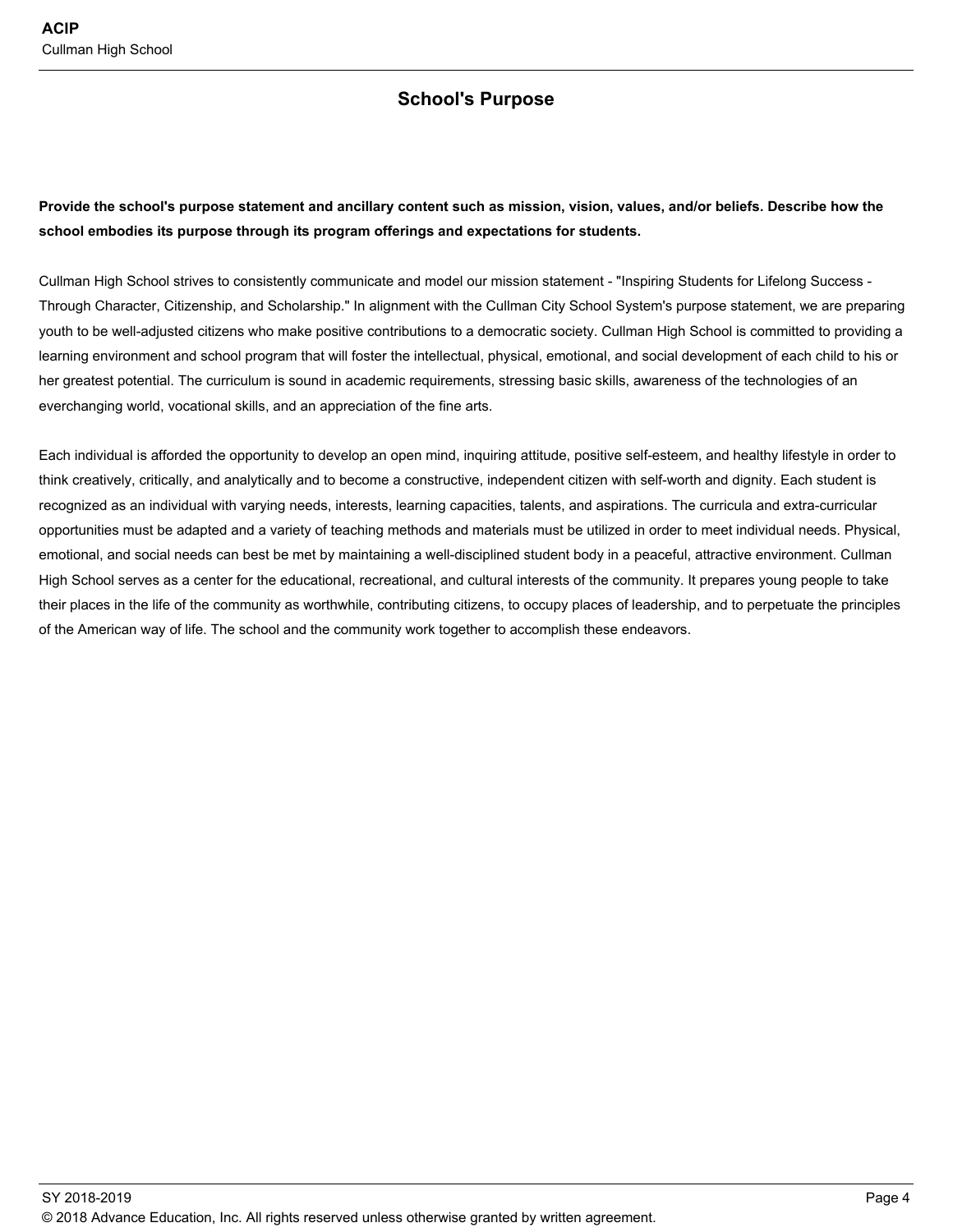#### **Notable Achievements and Areas of Improvement**

### **Describe the school's notable achievements and areas of improvement in the last three years. Additionally, describe areas for improvement that the school is striving to achieve in the next three years.**

Cullman High School has a strong tradition of both academic and extracurricular success. CHS students have a demonstrated history of intellectual achievement, exemplified as the class of 2017 earned over \$4,382,660.00 million dollars in offers of scholarship support for postsecondary education. 25 seniors received the community service seal on their diploma with one senior documenting a record 669 hours of community service over four years. Cullman High School was acknowledged for inclusion in US News and World Reports "Best High Schools in America" listing. Cullman High School consistently ranks among the top ten percent of all Alabama High Schools on state accountability assessments. Niche online ranking system has indicated Cullman High School has an overall grade of "A" and is ranked as follows:

> 2018 Best Public High Schools in Alabama #13 overall >2018 Best College Prep High School in Alabama #21 of 180 >2018 Best High Schools for STEM in Alabama

#31 of 179

All students have access to a comprehensive counseling program with annual advising for every student at the point of registration and an ongoing emphasis on long-term preparation for college and careers. Our students' ACT scores exceed the national norm with CHS senior students averaging a 22.1 in contrast with the national average of 21.0. The range of course offerings includes a number of fine arts, career tech, and elective courses, reflecting student interests and ambitions. Cullman High School faculty regularly uses digital tools and projection technologies in each classroom to increase student engagement. During the 2017-2018 school year, an additional Career and Technical Education program was added to the course offerings at Cullman High School. Due to student data collected on career interest inventories, Foundation of Engineering and Education and Training classes were added to provided students with additional career preparation in these various career fields.

Additionally, to increase student opportunities in Fine Arts, beginner and advanced dance classes were added to the fine arts curriculum. CHS Musical Theatre Department won Best in Show during the Walter Traumbauer Festival State Competition. As a result of the A+ College Ready program, an increasing number of Cullman High School students are registering for Advanced Placement coursework and passing AP exams to earn college credit or placement. This academic success is supported by a dedicated team of instructors who are committed to meeting the challenge of today's constant evolution of instructional strategies and digital resources. The faculty demonstrates its passion to mastering this challenge through professional learning. There is strong involvement and competitive success in school athletics, fine arts, career and technical education (CTE), and extracurricular activities. Over seventy-five percent of the CHS students are involved in a variety school-sponsored, extra-curricular, and athletic teams or clubs. The school community enjoys a comprehensive athletic program that includes 46 teams. The athletic teams consistently rank in the top twenty with unprecedented parental involvement of the parents in their respective booster clubs. The fine arts department consistently is rated superior in all areas of thespian, vocal and instrumental performances. The Cullman Bearcat Marching Band and Choir continue to set new standards with each performance. In November of 2017, the CHS Marching Band performed in at Disneyworld in Orlando, Floria. Our award-winning musical theatre department annually presents professional, dramatic productions to over 2,000 school and community guests. Last year, the Fine Arts Department's production of The Little Mermaid drew record crowds and rave reviews. The CTE programs are enjoying a significant enrollment increase as students enhance their classroom instruction with participation in the CTE student leadership and competition SY 2018-2019 Page 5

© 2018 Advance Education, Inc. All rights reserved unless otherwise granted by written agreement.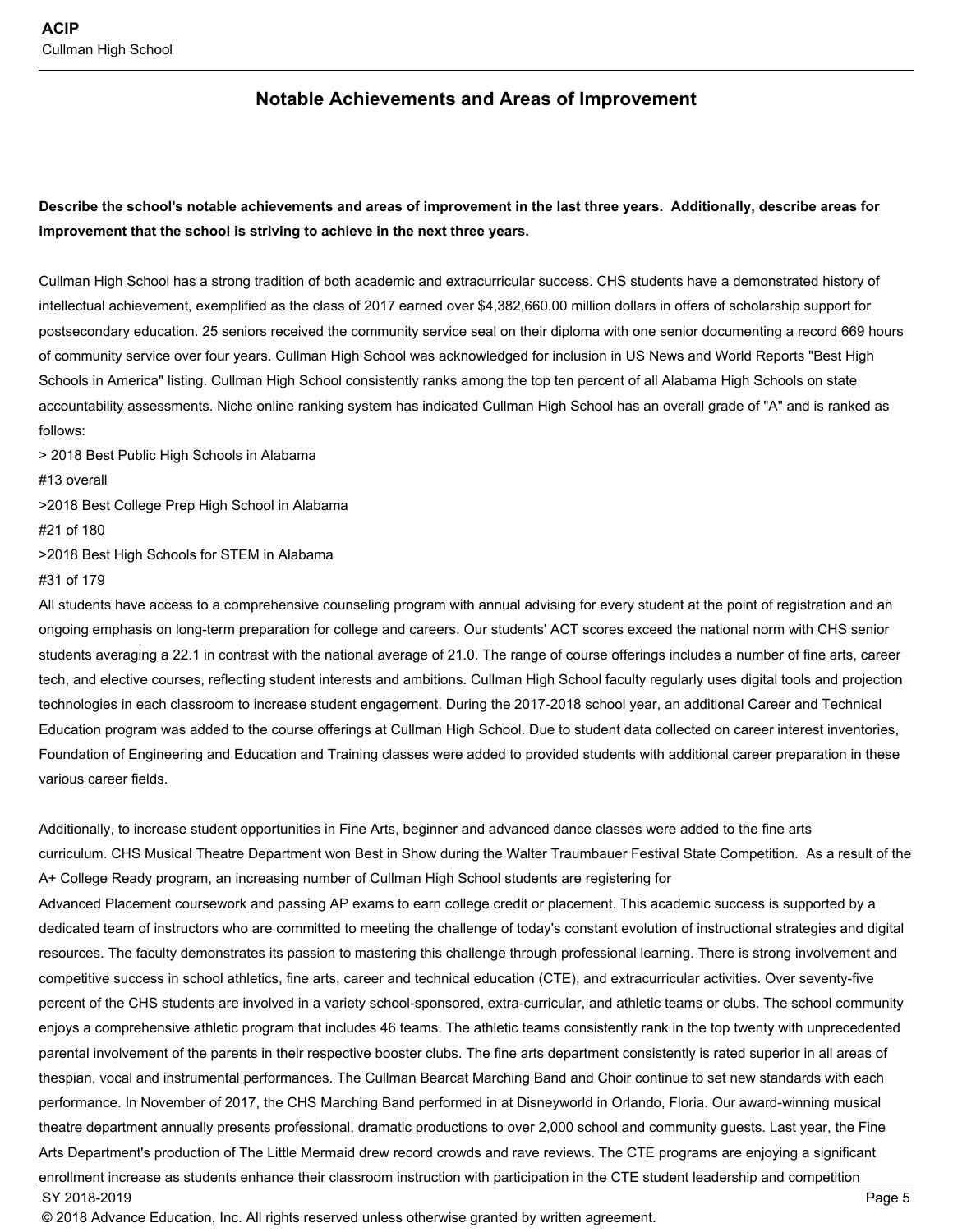**ACIP**  Cullman High School

programs.

The stellar graduation rate at Cullman High School is evidence that students are engaged in the school community. Cullman High has improved from a five-year graduation rate of 87% in 2008 to a four-year on-time graduation rate that is consistently between 93-95%.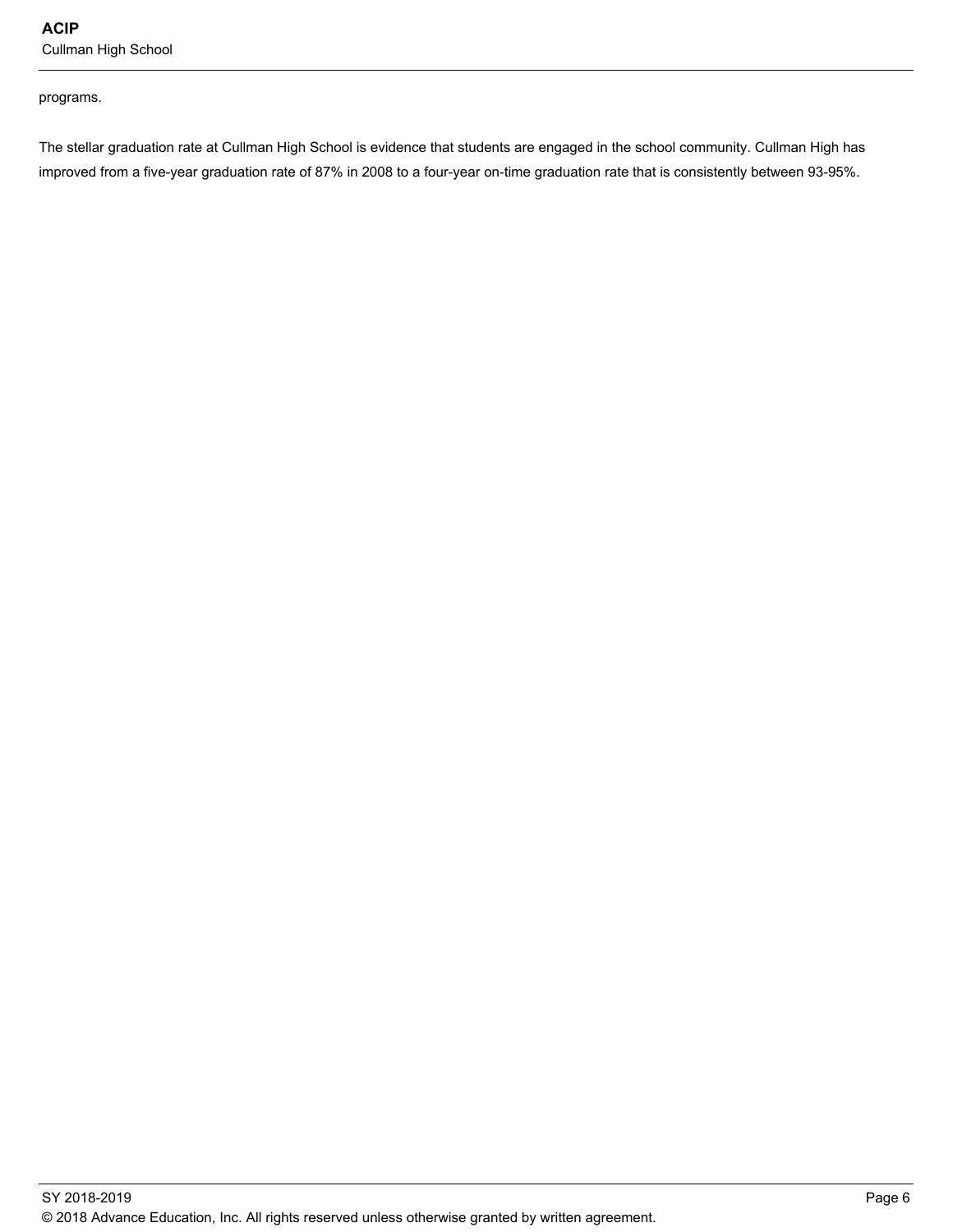## **Additional Information**

**Provide any additional information you would like to share with the public and community that were not prompted in the previous sections.** 

Continuous opportunities for improvement this year will be the continued implementation of a Google Chromebook initiative, transition from the Cullman City School system walk-through observation guide to the AdvancED ELEOT tool, Educator Effectiveness Teacher Observation model and departmental planning and pacing for state required assessments and college and career readiness indicators. The implementation of Compass Learning Formative Assessments will be utilized along with data meetings to evaluate student progress and plan instructional strategies to meet student achievement goals. In accordance with the AdvancED accreditation expectations, Cullman High School implemented ELEOT observation tools to replace CCS Student Engagement Walkthrough Observation.

Students at Cullman High School has 1-to-1 Chromebooks. This full distribution of Chromebooks to every student will support instructional uniformity and the progressive integration of digital resources. Professional development has been provided for teacher. We are confident that another full year to implement the ELEOT walk through process and new integration of Chromebooks into the instructional process will continue to improve student engagement.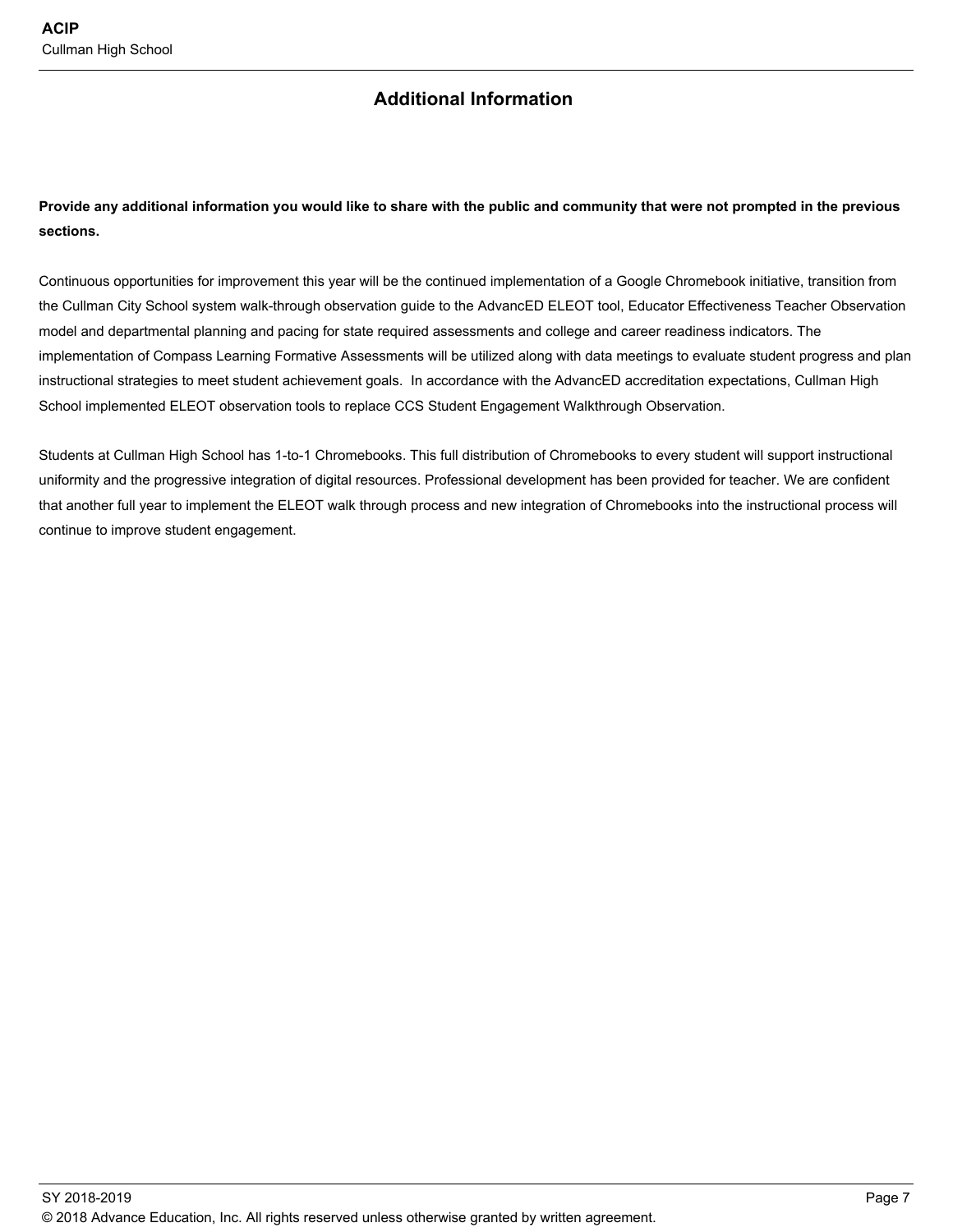# **Improvement Plan Stakeholder Involvement**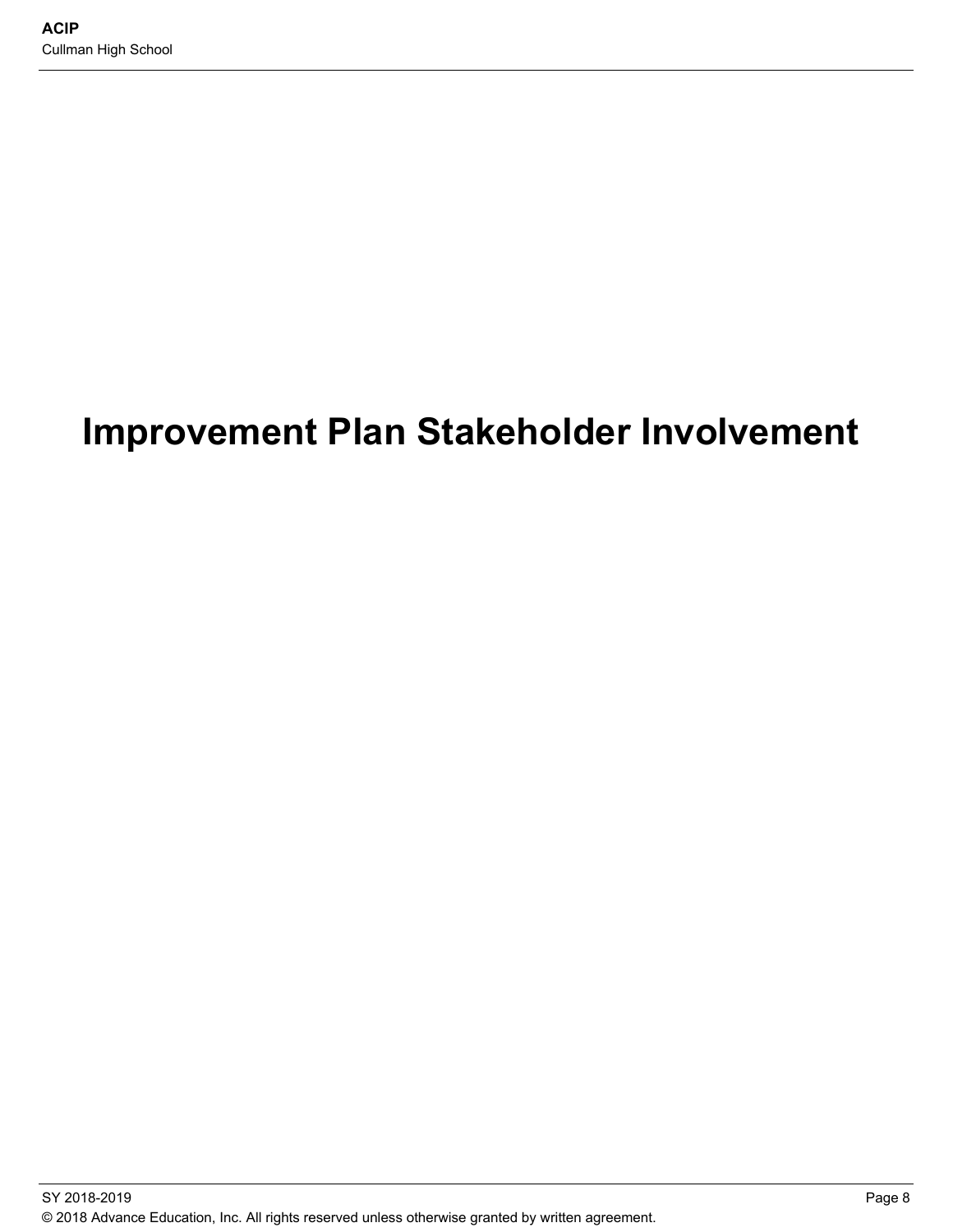## **Introduction**

The responses should be brief, descriptive, and appropriate for the specific section. It is recommended that the responses are written offline and then transferred into the sections below.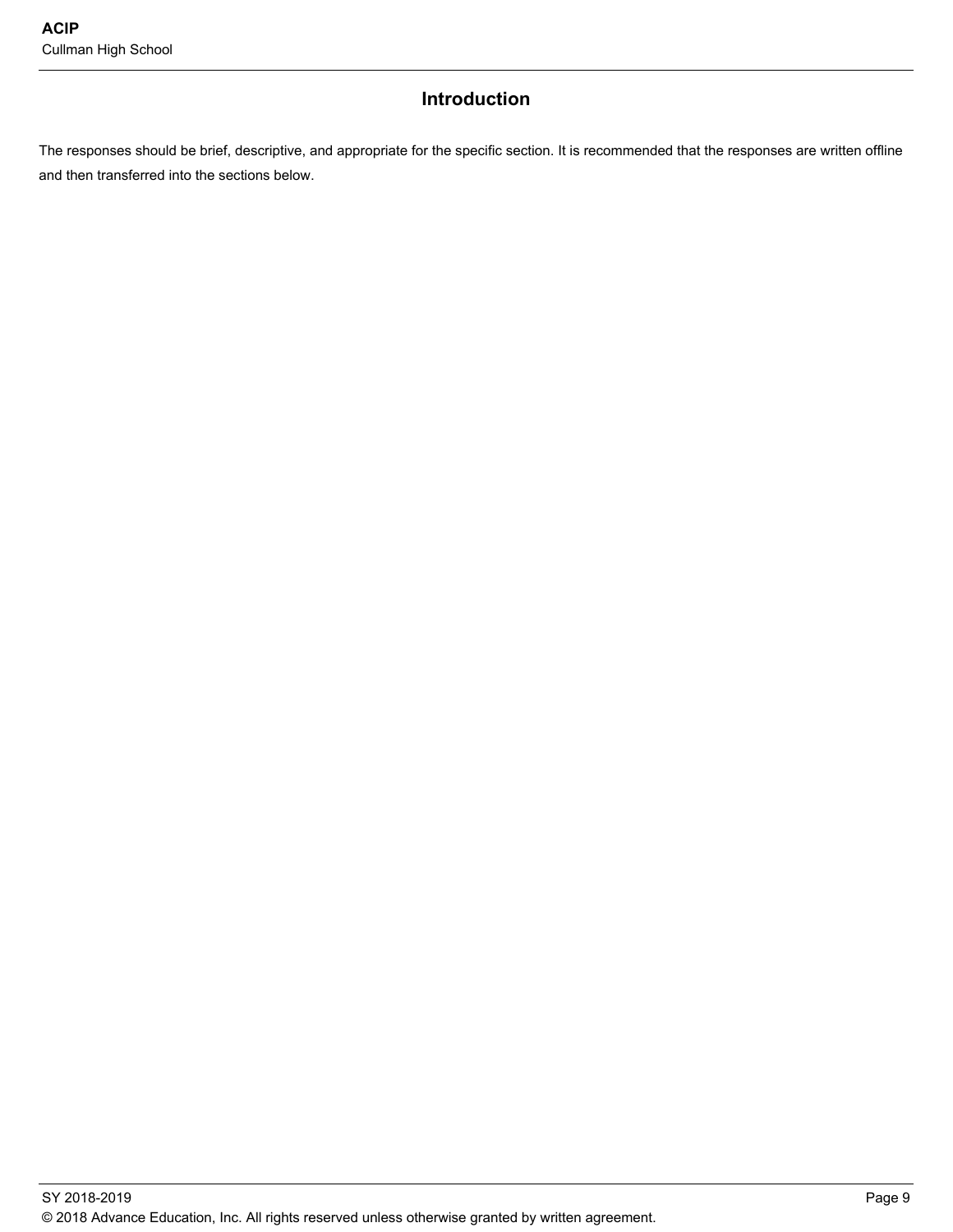#### **Improvement Planning Process**

Improvement Planning Process

**Describe the process used to engage a variety of stakeholders in the development of the institution's improvement plan. Include information on how stakeholders were selected and informed of their roles, and how meetings were scheduled to accommodate them.** 

The CHS School Leadership Team is primarily responsible for developing, implementing, and monitoring the continuous improvement plan. The School Leadership Team includes teachers, counselors and administrators from each department. Faculty representatives were selected to the Leadership Team in August by their respective instructional teams.

The elected CHS Student Government Officers serve as the student representatives and their parents were designated as the parent representatives. After teacher groups provide input and reflect on survey data, achievement data and instructional practices. The improvement plan is presented to the remainder of the CHS faculty, SGA officers and their parents for additional input.

Meetings and the collection of stakeholder input were implemented in a variety of ways to ensure adequate opportunities for effective participation. Faculty representatives were provided with professional leave days to support their involvement in the planning process. The student representatives have a daily school leadership class in which they are provided with time and access to participate in the planning process. The student representatives also supported the parent representatives' involvement in the planning process by providing them with working documents, information, and personal feedback on school planning issues. As an additional accommodation for the stakeholders, draft copies of the school planning documents were provided to the leadership team members in both printed and electronic forms. Input was obtained with both online and face-to-face formats. Faculty, students, and parents complete AdvancedEd surveys and inventories at the end of the year and the survey data is utilized to monitor and set goals for school improvement.

#### **Describe the representations from stakeholder groups that participated in the development of the improvement plan and their responsibilities in this process.**

The School Accreditations Leadership Team included representation from each instructional area. The team included at least one teacher from each of the following instructional departments: social studies, mathematics, English, science, Career and Technical Education, fine arts, health and physical education, guidance and counseling, and special education. In the school planning process, the CHS faculty, student, and parent representatives were responsible for providing recommendations for the school plan. Following this review and assessment process, the proposed school improvement goals for 2018-19 were developed.

### **Explain how the final improvement plan was communicated to all stakeholders, and the method and frequency in which stakeholders receive information on its progress.**

The CHS school community will be notified that a printed copy of the CHS 2017-18 School Plan is available for review annually via an electronic version posted online at the school webpage. In addition, electronic copies will be distributed to the CHS faculty, SGA representatives, and the CHS Parent Advisory Board. All stakeholders will receive applicable updates on the progress of the school plan through the Principal's Weekly Newsletter and social media. The faculty, student representatives and parent representative will receive, SY 2018-2019 Page 10 © 2018 Advance Education, Inc. All rights reserved unless otherwise granted by written agreement.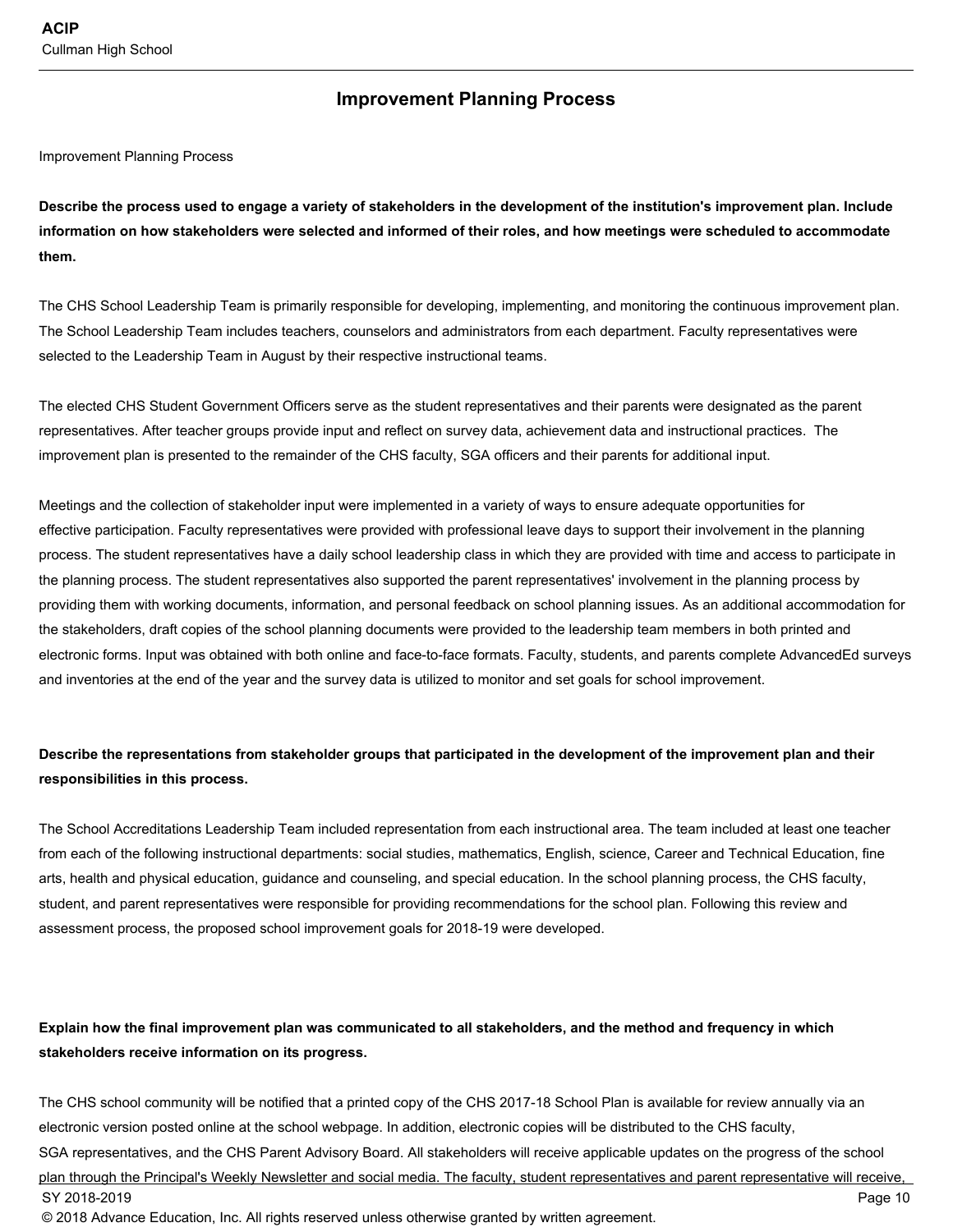as appropriate, electronic updates.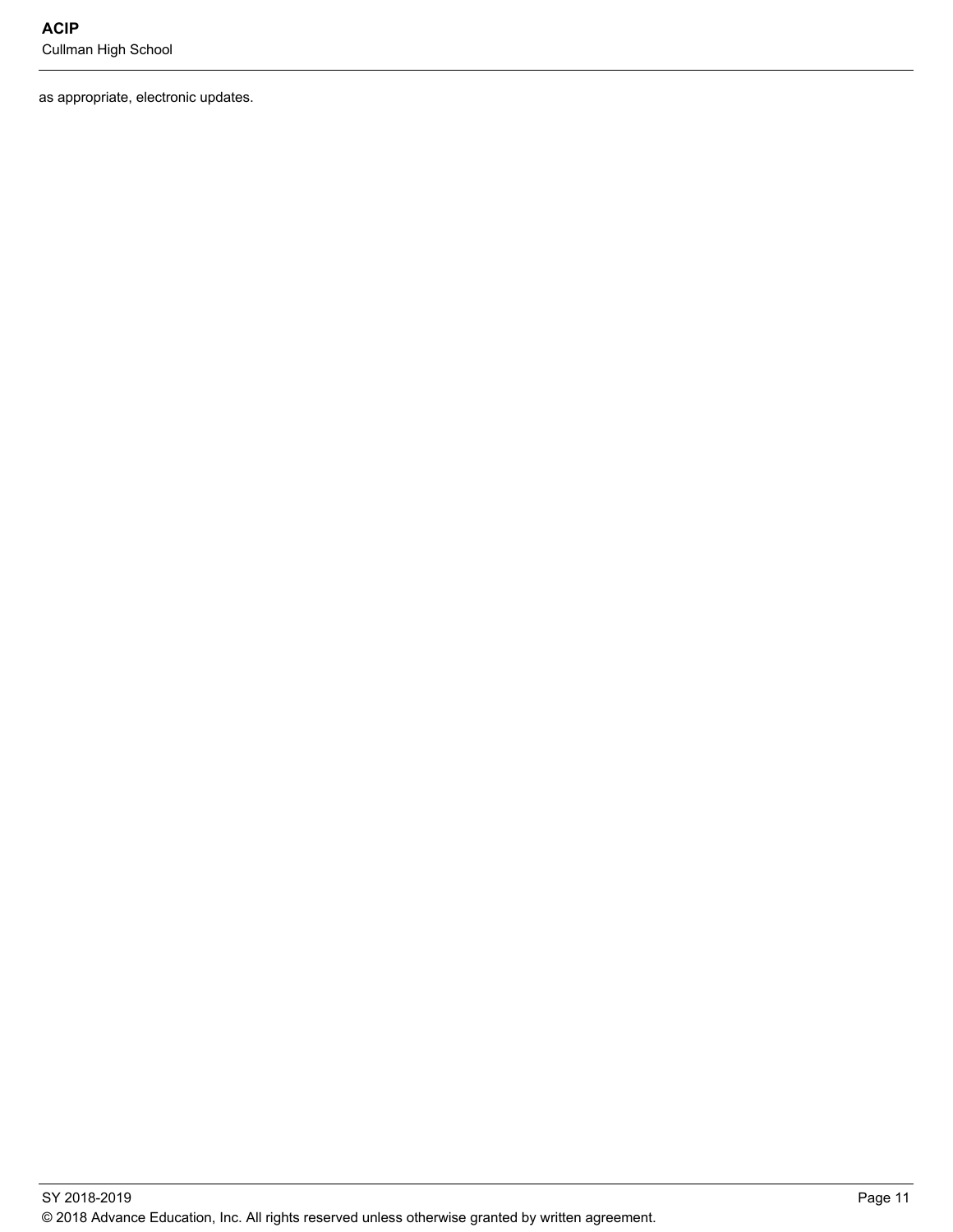# **Student Performance Diagnostic**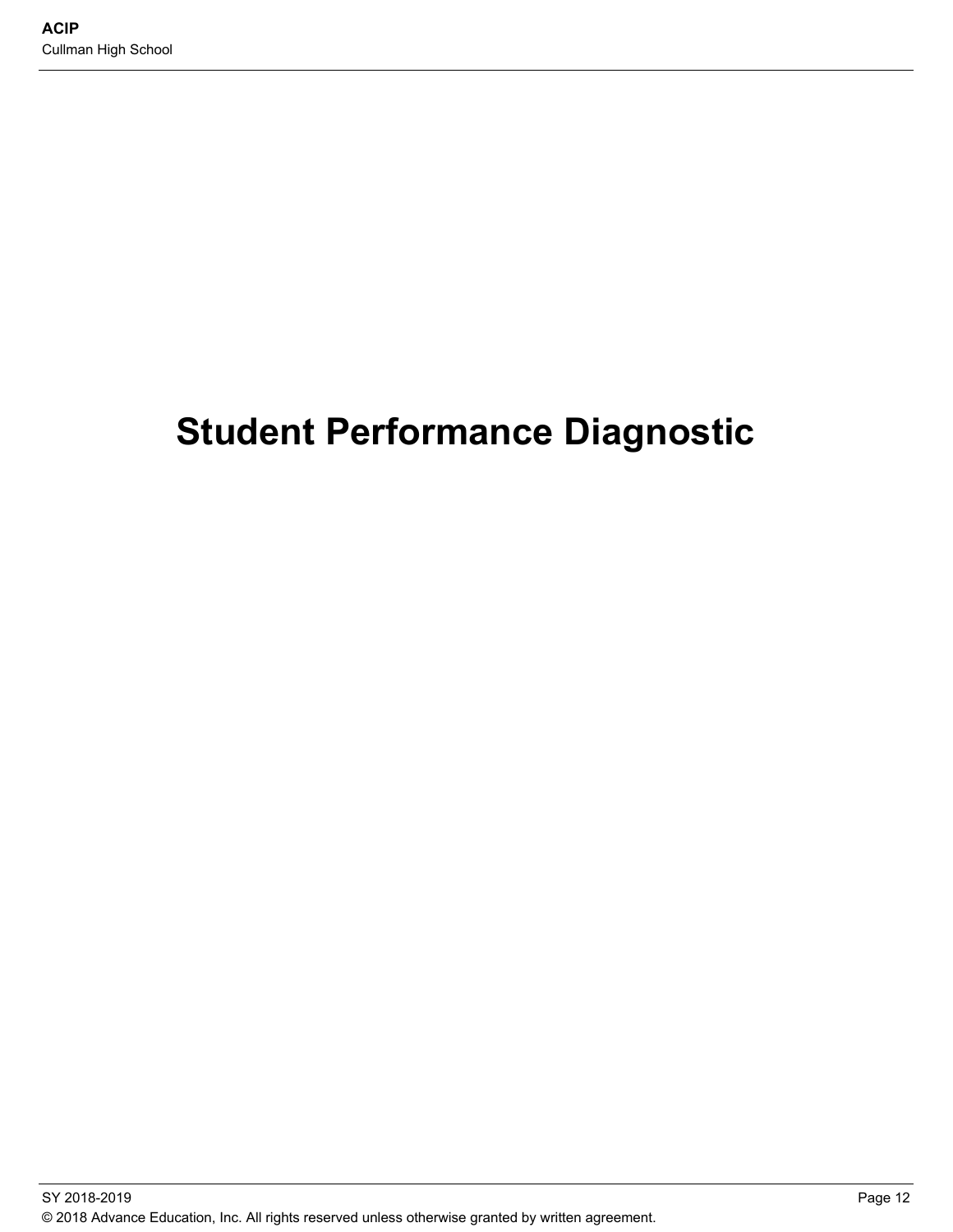### **Introduction**

The Student Performance Diagnostic provides an institution with a process to report summative student assessments. This diagnostic is significant to the accreditation and continuous improvement process as it serves as a resource for schools to view content area assessment results required by the state, district, or other entities, determine the quality and reliability of the given assessments, and show the alignment of the assessments to the school's curriculum. The performance level computed at the completion of the diagnostic is used by the external review team as a comprehensive report to understand fully the institution's assessment program; the diagnostic should be used in the same manner by the institution as it engages in improvement planning.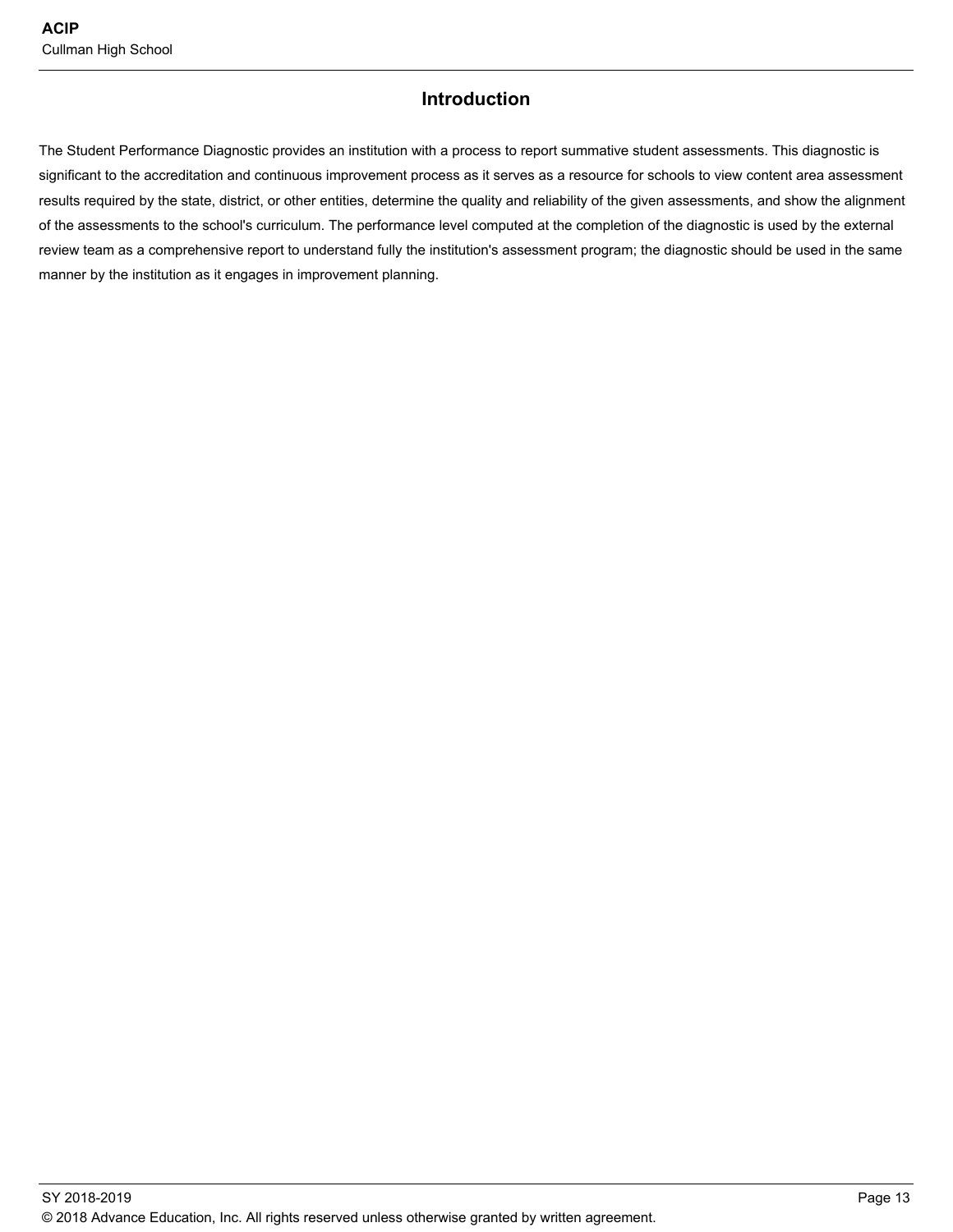## **Student Performance Data**

| ∣Label | <b>Assurance</b>                                                                    | Response | lComment | l Attachment                     |
|--------|-------------------------------------------------------------------------------------|----------|----------|----------------------------------|
| . .    | Did you complete the Student Performance<br>Data document offline and upload below? | Yes      |          | Student<br>Performance<br>Report |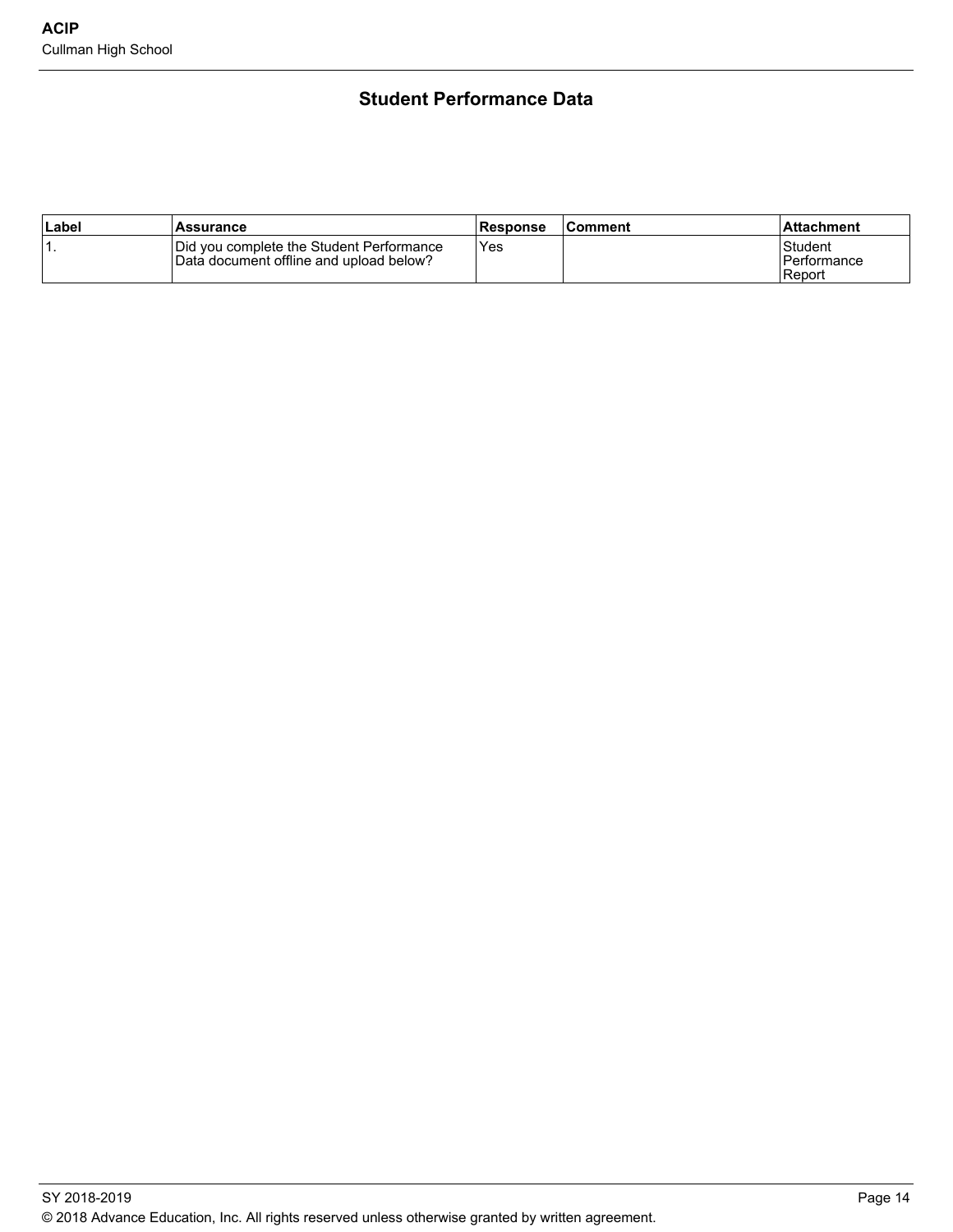## **Evaluative Criteria and Rubrics**

Overall Rating: 3.0

| <b>Statement or Question</b> | <b>Response</b>                                                                                                                                                                                                                                                                                                                                                                                                                                                                                                                         | Rating  |
|------------------------------|-----------------------------------------------------------------------------------------------------------------------------------------------------------------------------------------------------------------------------------------------------------------------------------------------------------------------------------------------------------------------------------------------------------------------------------------------------------------------------------------------------------------------------------------|---------|
| <b>Assessment Quality</b>    | The array of assessment devices used by the<br>institution to determine students' performances<br>is sufficiently aligned so that valid inferences<br>can be reached regarding students' status with<br>respect to the majority of those curricular aims<br>regarded as high-priority instructional targets.<br>The documentation provided in support of this<br>alignment is relatively persuasive. Most of the<br>assessments used are accompanied by<br>evidence demonstrating that they satisfy<br>accepted technical requirements. | Level 3 |

|      | <b>Statement or Question</b> | Response                                                                                                                                                                                                                                                                                                                                                                                                                                                                                                                                                                                                            | Rating |
|------|------------------------------|---------------------------------------------------------------------------------------------------------------------------------------------------------------------------------------------------------------------------------------------------------------------------------------------------------------------------------------------------------------------------------------------------------------------------------------------------------------------------------------------------------------------------------------------------------------------------------------------------------------------|--------|
| ا 2. | <b>Test Administration</b>   | Most of the assessments used by the institution Level 3<br>to determine students' performances have been<br>administered with reasonable fidelity to the<br>administrative procedures appropriate for each<br>assessment. In most instances, the students to<br>whom these assessments were administered<br>are essentially representative of the students<br>served by the institution. Appropriate<br>accommodations have been provided for most<br>assessments so that valid inferences can be<br>made about most students' status with respect<br>to most of the institution's targeted curricular<br>outcomes. |        |

|     | <b>Statement or Question</b> | Response                                                                                                                                                                                                                                                                                                                                                                      | Rating  |
|-----|------------------------------|-------------------------------------------------------------------------------------------------------------------------------------------------------------------------------------------------------------------------------------------------------------------------------------------------------------------------------------------------------------------------------|---------|
| ιЗ. | Quality of Learning          | Evidence of student learning promoted by the<br>linstitution is acceptably analyzed and presented<br>with reasonable clarity. In comparison to<br>linstitutions functioning in a similar educational<br>context, students' status, improvement, and/or<br>growth evidence indicates that the level of<br>student learning is at or above what would<br>otherwise be expected. | Level 3 |

|     | <b>Statement or Question</b> | <b>IResponse</b>                                                                                                                                               | ∣Ratinɑ |
|-----|------------------------------|----------------------------------------------------------------------------------------------------------------------------------------------------------------|---------|
| ۰4. | Equity of Learning           | Evidence of student learning indicates<br>achievement gaps exist among subpopulations<br>of students, and these achievement gaps have<br>Inoticeably declined. | Level 3 |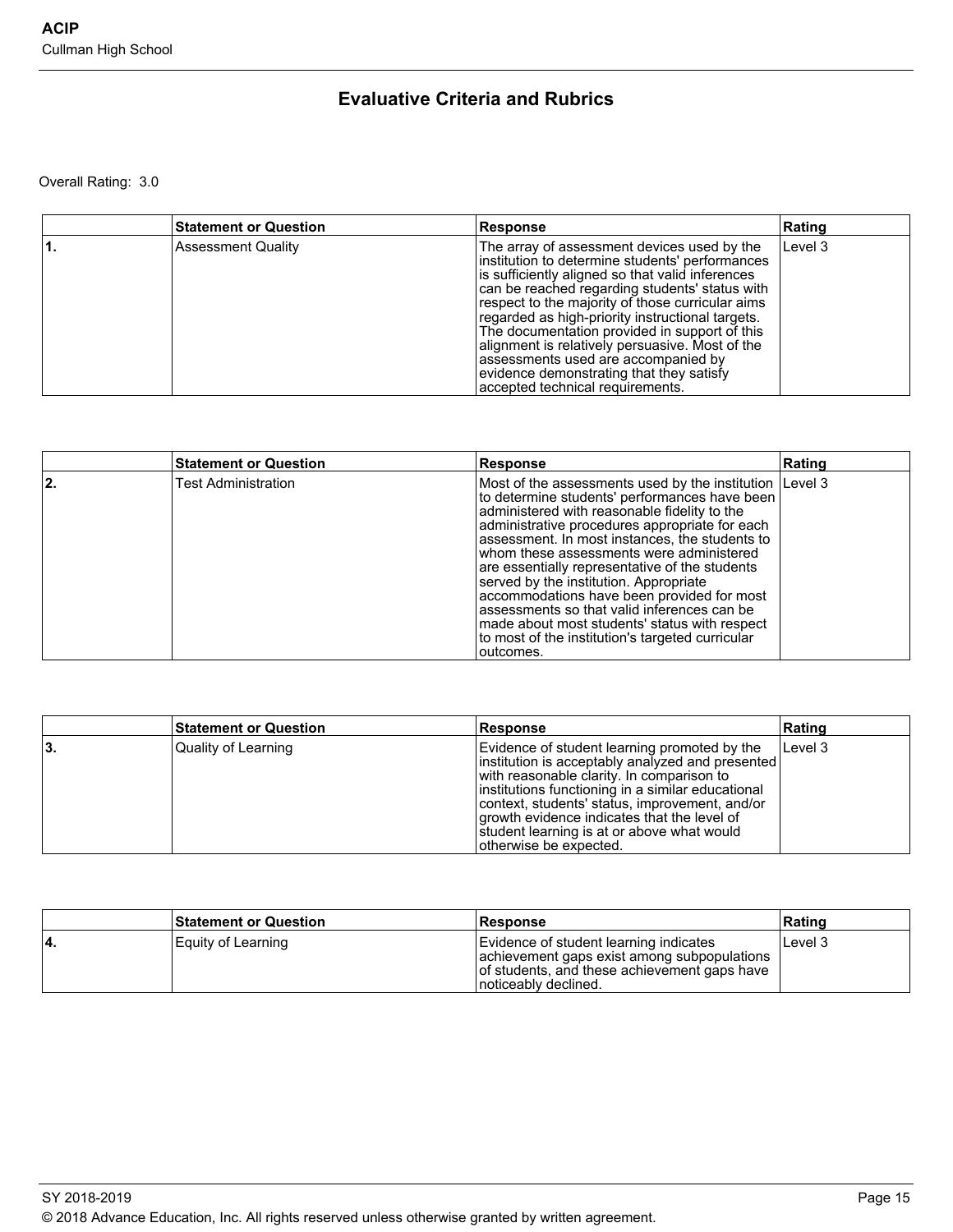Biology

US History

Psychology

59

 $18$ 

13

## **Areas of Notable Achievement**

#### Which area(s) are above the expected levels of performance?

|                   |                                        | Cullman 11th grade student scores on the ACT assessment (21.0) exceeded the national 2018 student average and state average.           |    |  |  |  |
|-------------------|----------------------------------------|----------------------------------------------------------------------------------------------------------------------------------------|----|--|--|--|
|                   | A comparison follows:                  |                                                                                                                                        |    |  |  |  |
|                   |                                        | 2017 11th grade CHS ACT versus State and National Averages                                                                             |    |  |  |  |
|                   |                                        | Subject Cullman High (All Students) Alabama (All Students)                                                                             |    |  |  |  |
| English           | 20.8                                   | 17.7                                                                                                                                   |    |  |  |  |
| Math              | 20.3                                   | 17.7                                                                                                                                   |    |  |  |  |
| Reading           | 21.4                                   | 18.5                                                                                                                                   |    |  |  |  |
| Science           | 21.1                                   | 18.2                                                                                                                                   |    |  |  |  |
| Composite         | 21.0                                   | 18.1                                                                                                                                   |    |  |  |  |
|                   |                                        | The percentages of all Cullman students meeting ACT's College Ready benchmarks were equal or greater than the state average in each of |    |  |  |  |
|                   | the four core subjects:                |                                                                                                                                        |    |  |  |  |
|                   |                                        | Percentage 2018 11th Grade Class Meeting College Readiness Benchmarks                                                                  |    |  |  |  |
|                   |                                        | College Course Cullman High (All Students) Alabama (All Students)                                                                      |    |  |  |  |
|                   | <b>College English Composition</b>     | 68                                                                                                                                     | 43 |  |  |  |
| College Algebra   |                                        | 38                                                                                                                                     | 18 |  |  |  |
|                   | <b>College Social Studies</b>          | 47                                                                                                                                     | 27 |  |  |  |
| College Biology   |                                        | 37                                                                                                                                     | 20 |  |  |  |
|                   | % Benchmarking All Four                | 21                                                                                                                                     | 12 |  |  |  |
|                   |                                        |                                                                                                                                        |    |  |  |  |
|                   | CHS 12th Grade ACT Benchmark           |                                                                                                                                        |    |  |  |  |
|                   | 2016 165 of 215 - 77%                  |                                                                                                                                        |    |  |  |  |
|                   | 2017 163 of 201 - 81%                  |                                                                                                                                        |    |  |  |  |
|                   | 2018 176 of 222 - 80%                  |                                                                                                                                        |    |  |  |  |
|                   |                                        |                                                                                                                                        |    |  |  |  |
|                   | 2018 Advanced Placement Average Scores |                                                                                                                                        |    |  |  |  |
| Subject           | # Tested                               | Average Score                                                                                                                          |    |  |  |  |
| English Language  | 63                                     | 2.62                                                                                                                                   |    |  |  |  |
| English Lit.      | 55                                     | 2.67                                                                                                                                   |    |  |  |  |
| Calculus AB       | 23                                     | 2.17                                                                                                                                   |    |  |  |  |
| <b>Statistics</b> | 18                                     | 3.06                                                                                                                                   |    |  |  |  |
| Chemistry         | 13                                     | 2.38                                                                                                                                   |    |  |  |  |

 $2.25$ 

 $2.5$ 

 $3.0$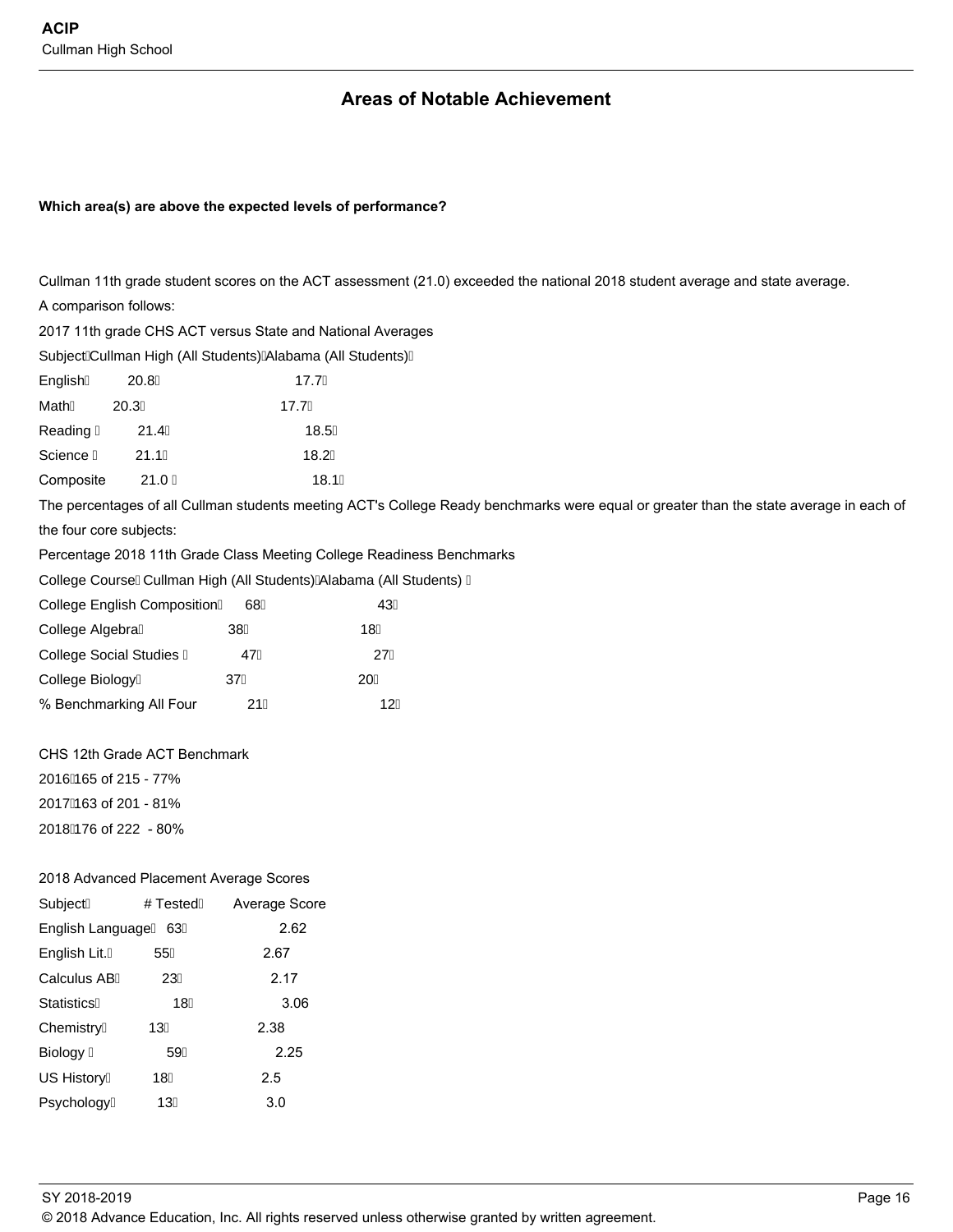#### **Describe the area(s) that show a positive trend in performance.**

The ACT assessments document that CHS students are performing as well or better than the average U.S. student in the four core academic subjects. Significantly more students are graduating with at least one passing score on an AP exam.

#### **Which area(s) indicate the overall highest performance?**

68% of students met benchmark scores on the ACT indicating this is the highest overall performance area.

#### **Which subgroup(s) show a trend toward increasing performance?**

ACT data is not provided for our primary subgroup of economically disadvantaged students. Other CHS minority subgroups are not large enough to draw valid conclusions from the data.

#### **Between which subgroups is the achievement gap closing?**

ACT data is not provided for our primary subgroup of economically disadvantaged students. Other CHS minority subgroups are not large enough to draw valid conclusions from the data.

#### **Which of the above reported findings are consistent with findings from other data sources?**

ACT data is not provided for our primary subgroup, economically disadvantaged students. Other CHS minority subgroups are not large enough to draw valid conclusions from the data.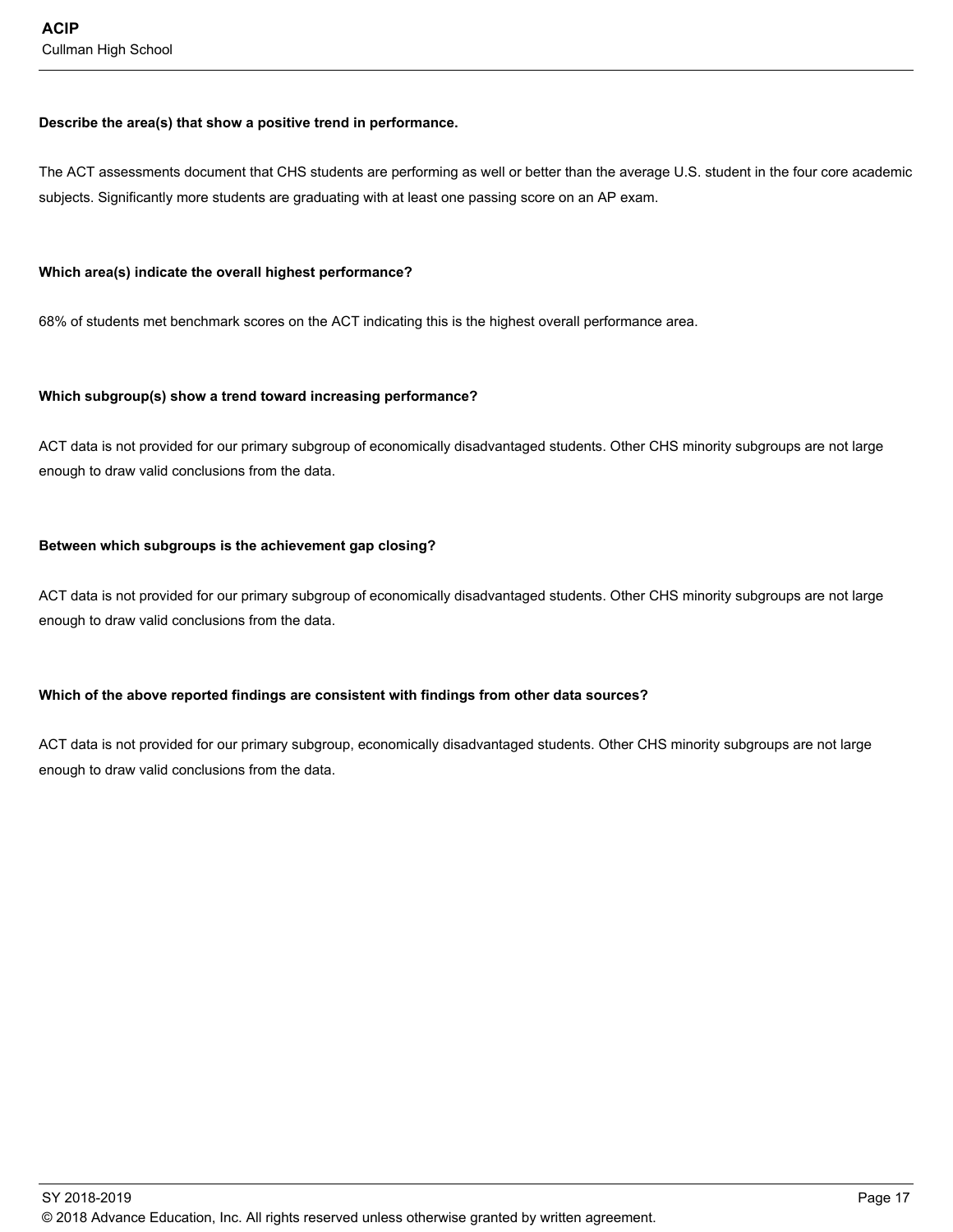### **Areas in Need of Improvement**

#### **Which area(s) are below the expected levels of performance?**

The percentage of students achieving gold and silver status (76%) on the ACT WorkKeys is lower than expected levels of performance for Cullman High School.

#### **Describe the area(s) that show a negative trend in performance.**

No conclusive data indicates negative trends in performance. We will closely monitor new incoming data on PreACT, ACT WorkKeys, ACT and AP exams.

#### **Which area(s) indicate the overall lowest performance?**

No conclusive data indicates negative trends in performance. We will closely monitor new incoming data on PreACT, ACT WorkKeys, ACT and AP exams. ACT Aspire Writing scores currently reveal that this is the lowest overall performance assessment

#### **Which subgroup(s) show a trend toward decreasing performance?**

Current assessments do not identify any subgroup that shows a trend toward decreasing performance

#### **Between which subgroups is the achievement gap becoming greater?**

Current assessments do not identify any subgroup with an achievement gap that is becoming greater.

#### **Which of the above reported findings are consistent with findings from other data sources?**

The student performance data reported above indicates the academic achievement of Cullman High School students exceeds the achievement of other students on state and national assessments is consistent with local school grade distribution data. Grade distribution reports consistently indicate a high level of achievement. Grades issued typically have the following distribution profile as 48%, Bs-25%, Cs11%, Ds-5%, and Fs-2%.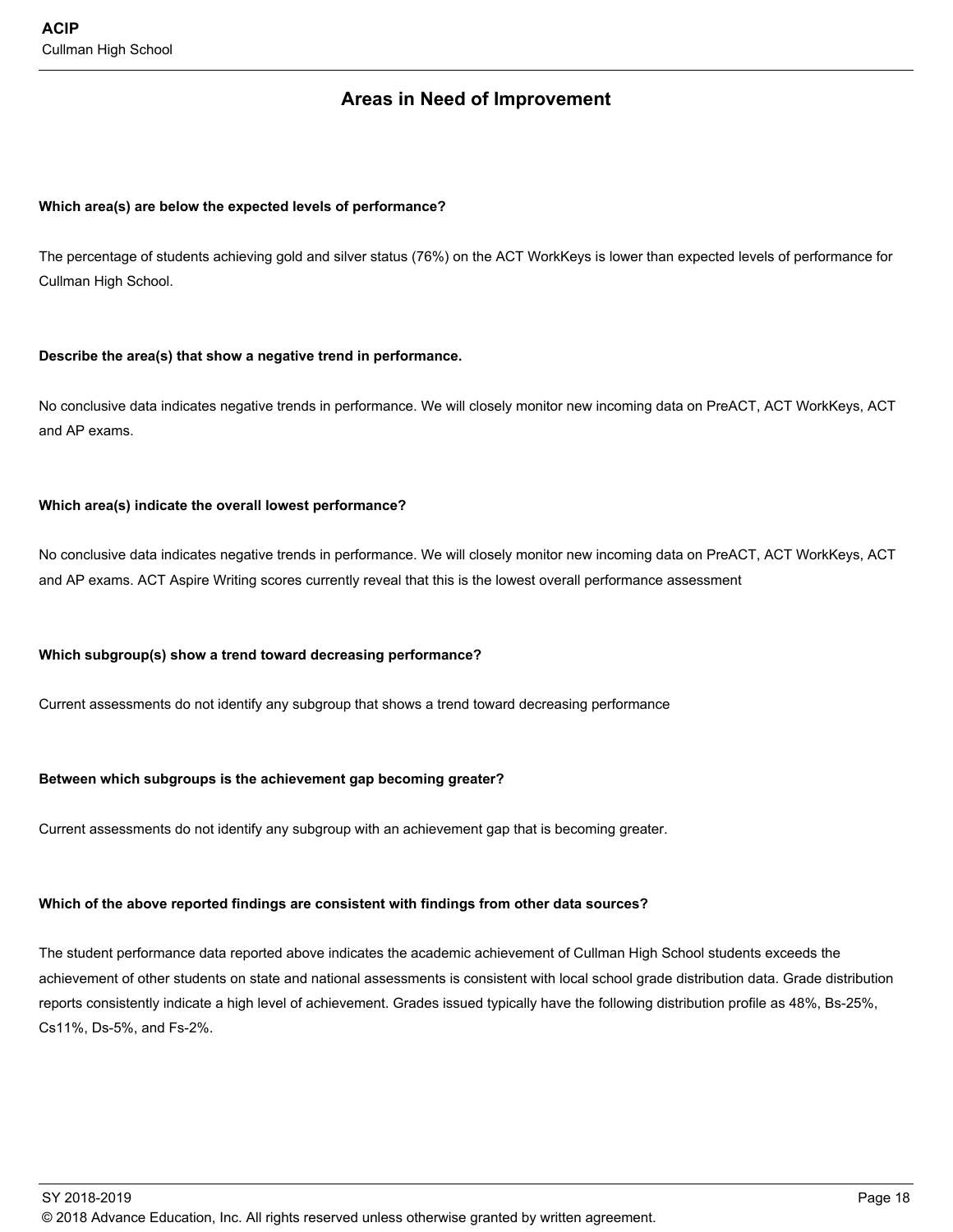## **Report Summary**



#### **Scores By Section**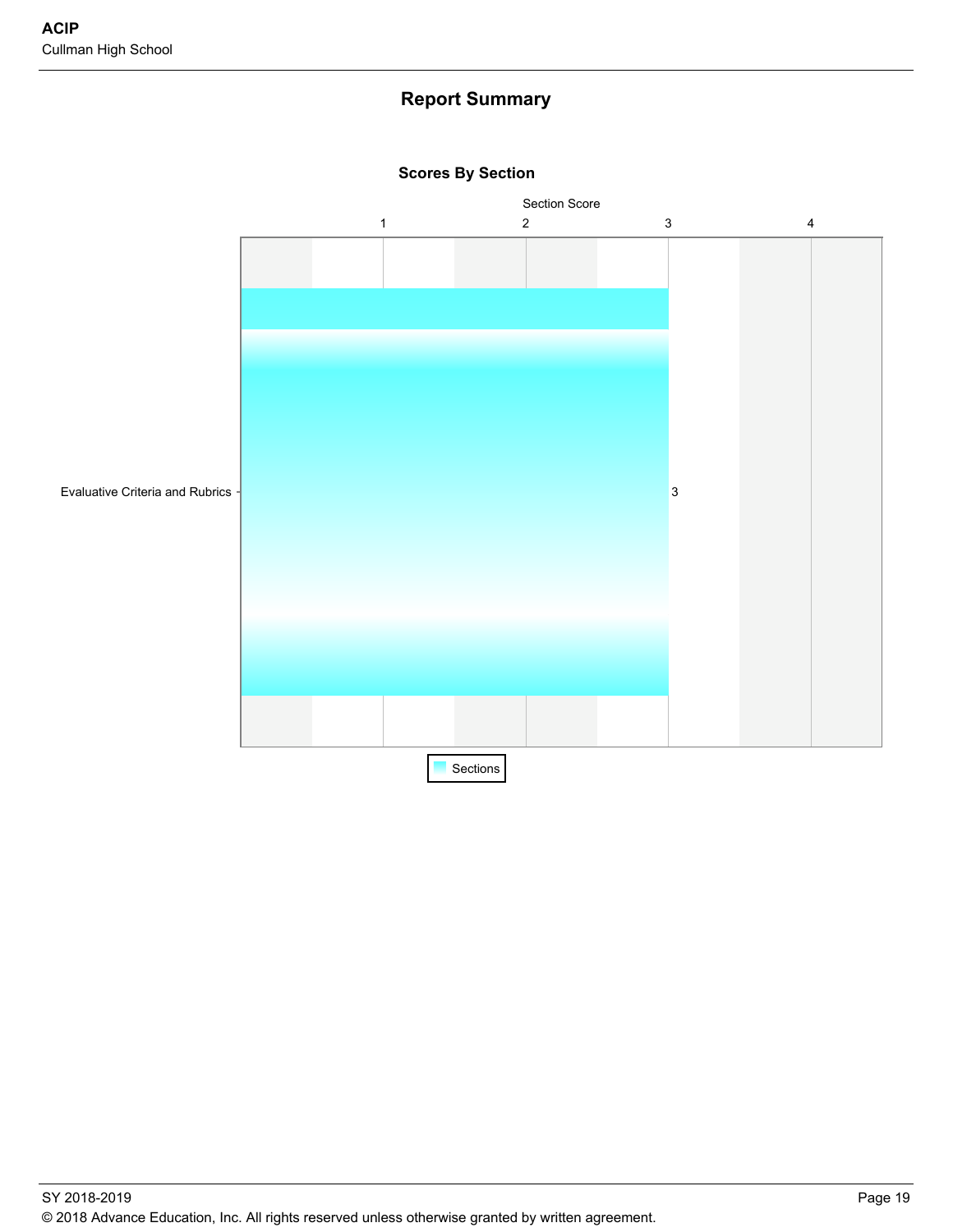# **ACIP Assurances**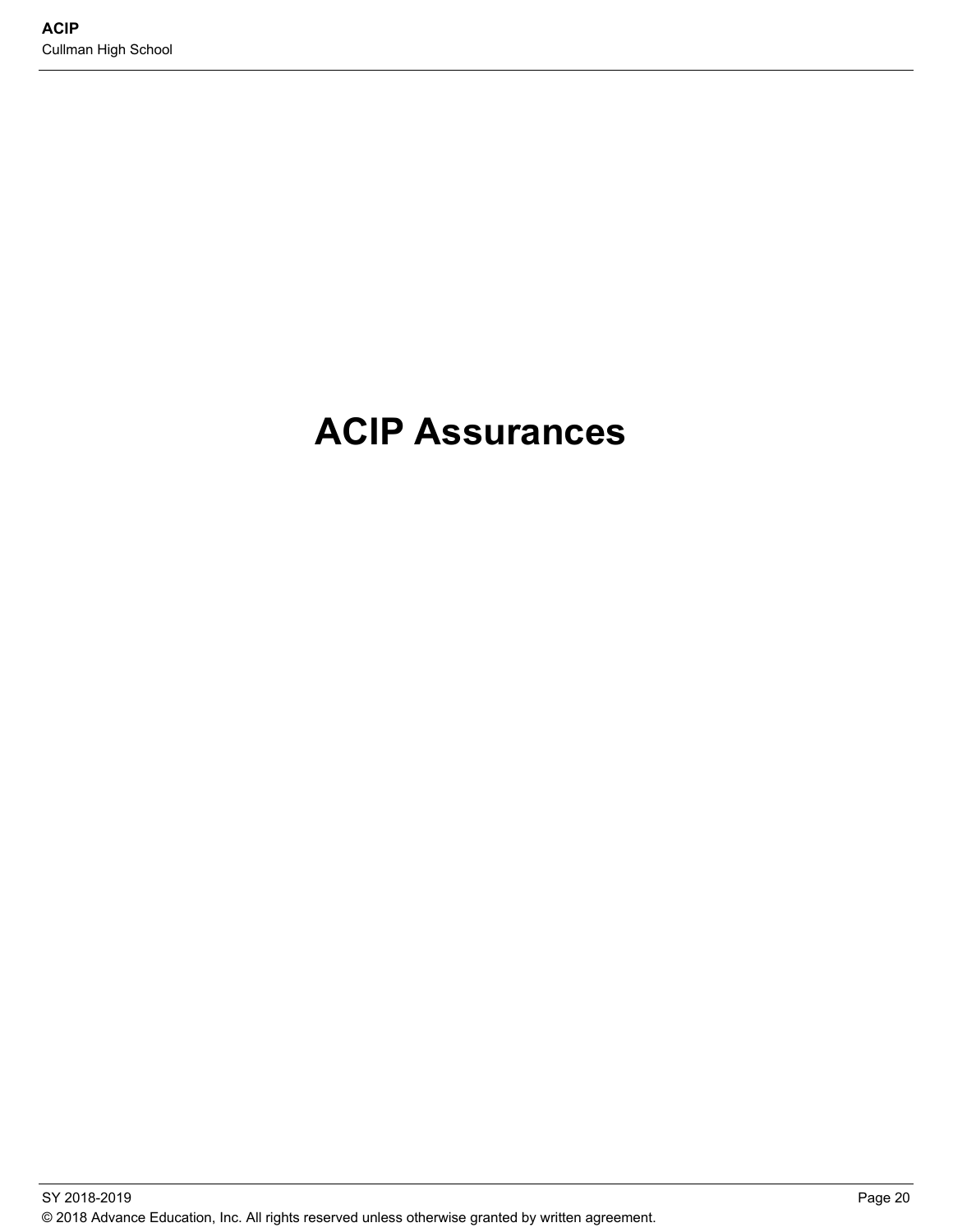## **Introduction**

By responding to the questions in ASSIST and attaching evidence when required, the institution has verified whether it meets or does not meet each of the required ACIP Assurances.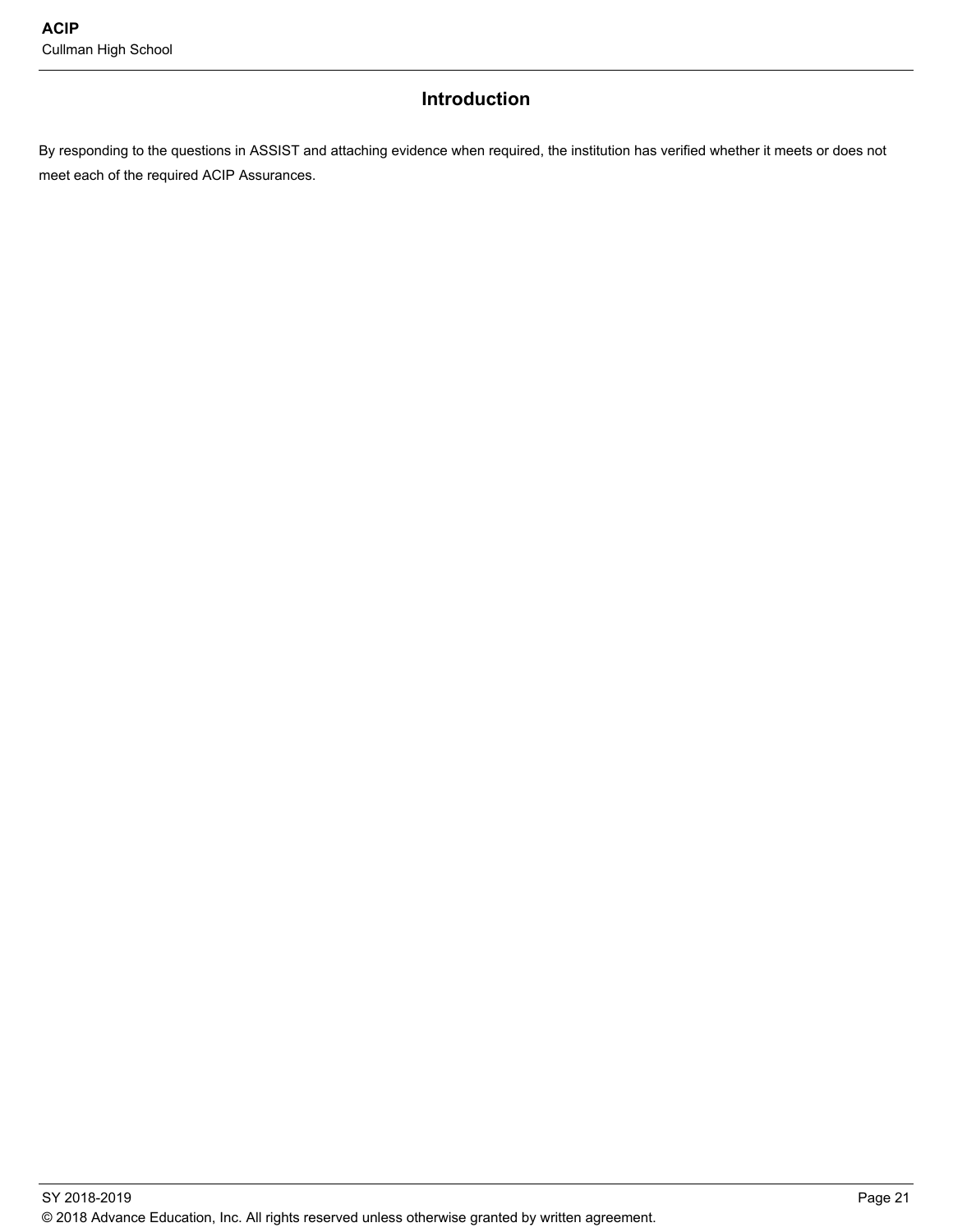## **ACIP Assurances**

| Label | <b>Assurance</b>                                                                                                                                                                                                                                                                                                                                                                                                                                                                                                                                                                                                                                                 | <b>Response</b> | Comment                                                                                                                                                                                                                                                                                                                                                                  | ∣Attachment |
|-------|------------------------------------------------------------------------------------------------------------------------------------------------------------------------------------------------------------------------------------------------------------------------------------------------------------------------------------------------------------------------------------------------------------------------------------------------------------------------------------------------------------------------------------------------------------------------------------------------------------------------------------------------------------------|-----------------|--------------------------------------------------------------------------------------------------------------------------------------------------------------------------------------------------------------------------------------------------------------------------------------------------------------------------------------------------------------------------|-------------|
|       | The Instructional Leadership Team members<br>that should be present include the principal,<br>quidance counselor, district school<br>improvement specialist (or other designee),<br>appropriate content-area teachers, parent<br>representatives, and student representatives<br>(as appropriate). Depending on the data,<br>additional members may include special<br>population representatives (Technology<br>Coordinator, Special Education, EL, etc.),<br>district federal programs coordinator, district<br>chief school financial officer, community<br>stakeholders, or any other member as<br>appropriate. Documentation will be maintained<br>on site. | <b>Yes</b>      | All stakeholders have the<br>opportunity to provide continuous<br>feedback into the mission and<br>vision of the school. The<br>community is updated on annual<br>progress through the distribution<br>of the Principal and<br>Superintendent's Weekly<br>Newsletter. Annual survey data<br>and student achievement data<br>are used as the foundation for the<br>goals. |             |

| Label | <b>Assurance</b>                                                                                                                                                                                                                                                                                                                                                                                                                                                                                                                                                                                    | <b>Response</b> | lComment                                                                                                     | <b>Attachment</b>                     |
|-------|-----------------------------------------------------------------------------------------------------------------------------------------------------------------------------------------------------------------------------------------------------------------------------------------------------------------------------------------------------------------------------------------------------------------------------------------------------------------------------------------------------------------------------------------------------------------------------------------------------|-----------------|--------------------------------------------------------------------------------------------------------------|---------------------------------------|
| 2.    | The institution complies with all federal laws<br>and regulations prohibiting discrimination and<br>with all requirements and requiations of the<br>U.S. Department of Education. It is the policy of<br>this institution that no person on the basis of<br>race, color, religion, national origin or ancestry,<br>age, gender, height, weight, marital status or<br>disability shall be subjected to discrimination in<br>any program, service or activity for which the<br>institution is responsible, or for which it receives<br>financial assistance from the U.S. Department<br>of Education. | Yes             | Families are notified of<br>nondiscrimination policies in the<br>attached 2018-2019 CHS Student<br>Handbook. | <b>CHS Student</b><br><b>Handbook</b> |

| ∣Label | Assurance                                                                                                                                                                                                                                            | <b>Response</b> | <b>Comment</b>                                  | <b>Attachment</b>                                                                             |
|--------|------------------------------------------------------------------------------------------------------------------------------------------------------------------------------------------------------------------------------------------------------|-----------------|-------------------------------------------------|-----------------------------------------------------------------------------------------------|
| IЗ.    | The institution has designated an employee to<br>coordinate efforts to comply with and carry out<br>Inon-discrimination responsibilities. If yes, list<br>the name, position, address and telephone<br>Inumber of the employee in the comment field. | <b>TYes</b>     | <b>ISee attached CHS Student</b><br>I Handbook. | <b>ICHS Student</b><br>Handbook 2018-<br>2019<br><b>ICCS Non-</b><br>Discrimination<br>Policy |

| ∣Label | <b>Assurance</b>                                                                                                                                                                                                                                                      | <b>Response</b> | lComment | <b>Attachment</b>                    |
|--------|-----------------------------------------------------------------------------------------------------------------------------------------------------------------------------------------------------------------------------------------------------------------------|-----------------|----------|--------------------------------------|
| 4.     | The institution has a Parent and Family<br>Engagement policy and plan as reguired in<br><b>IESSA Section 1116, and ensures that all</b><br>Trequirements in Section 1116 and<br>[1112(e)(1)(A)(i)-(ii), Parents' Right-to-Know, are  <br>limplemented systematically. | Yes             |          | IParent-Familv<br>Involvement Policy |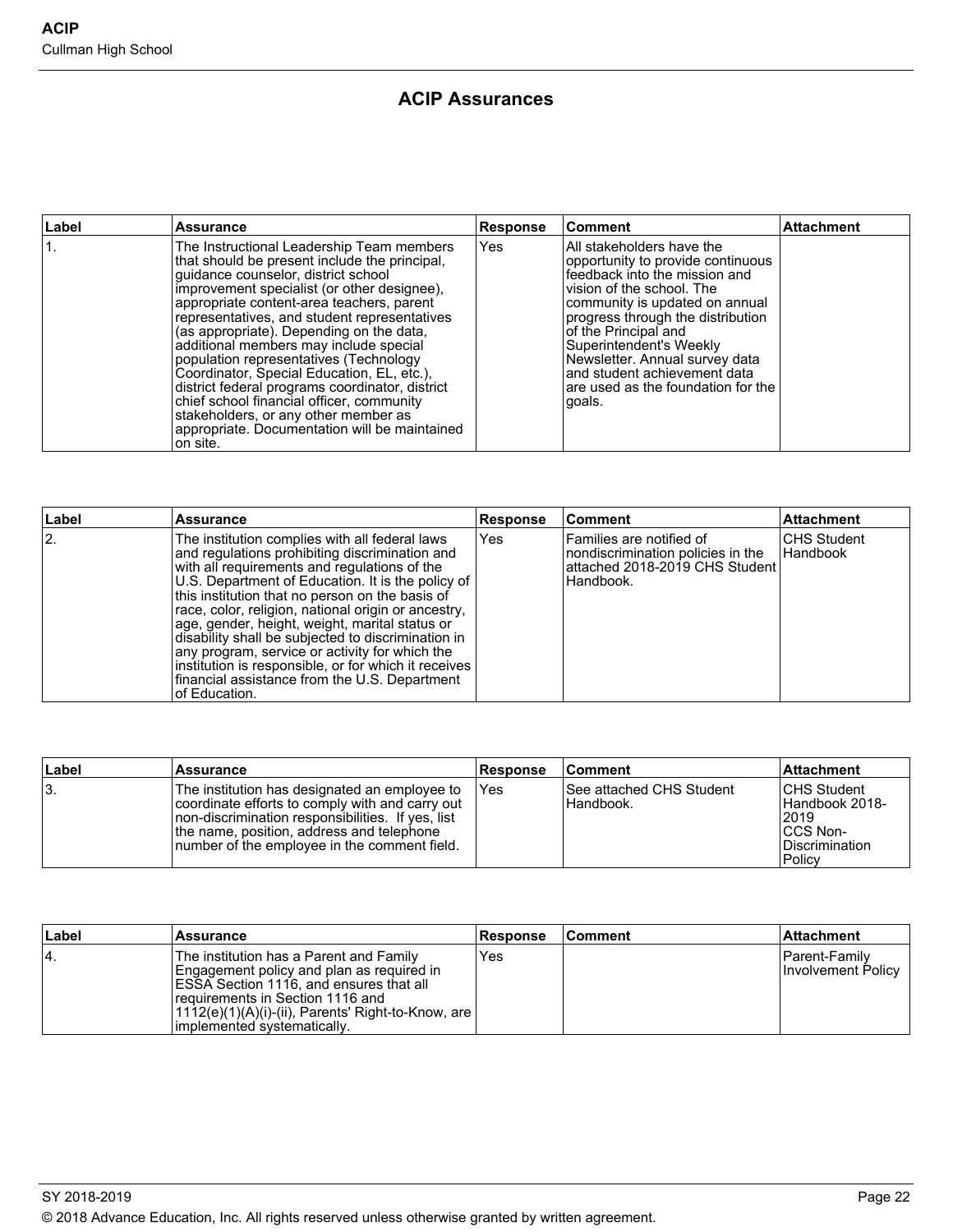#### Cullman High School

| ∣Label | <b>Assurance</b>                                                                                                                                                                                                                       | <b>Response</b> | <b>IComment</b> | l Attachment   |
|--------|----------------------------------------------------------------------------------------------------------------------------------------------------------------------------------------------------------------------------------------|-----------------|-----------------|----------------|
| 15.    | The institution has a School-Parent Compact. If  Yes<br>a Title I school, the School-Parent Compact<br>contains the required components (ESSA<br>Section 1116 (d) and was jointly developed with<br>parents of participating students. |                 |                 | Family Compact |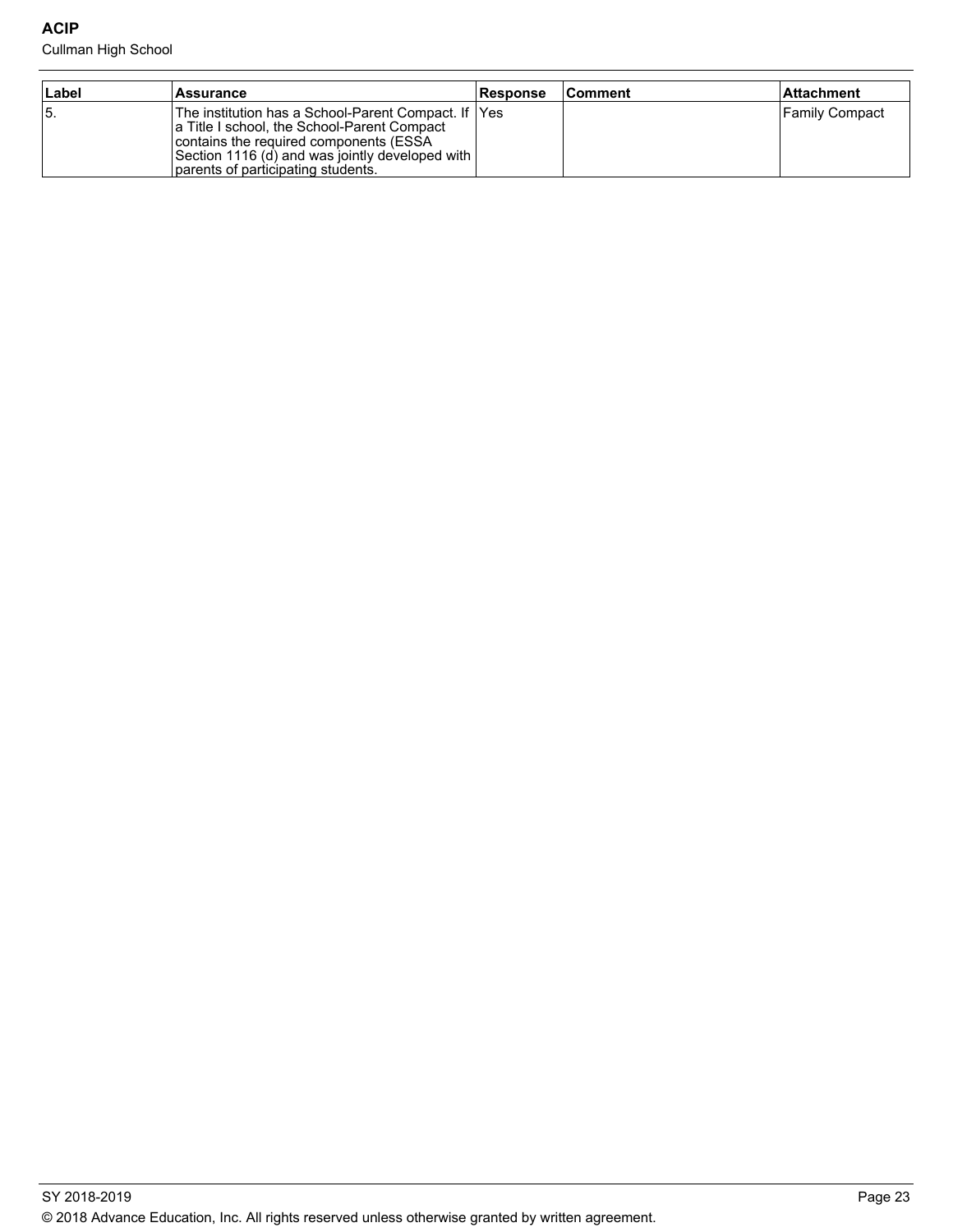# **2018-2019 Goals CHS Plan for ACIP**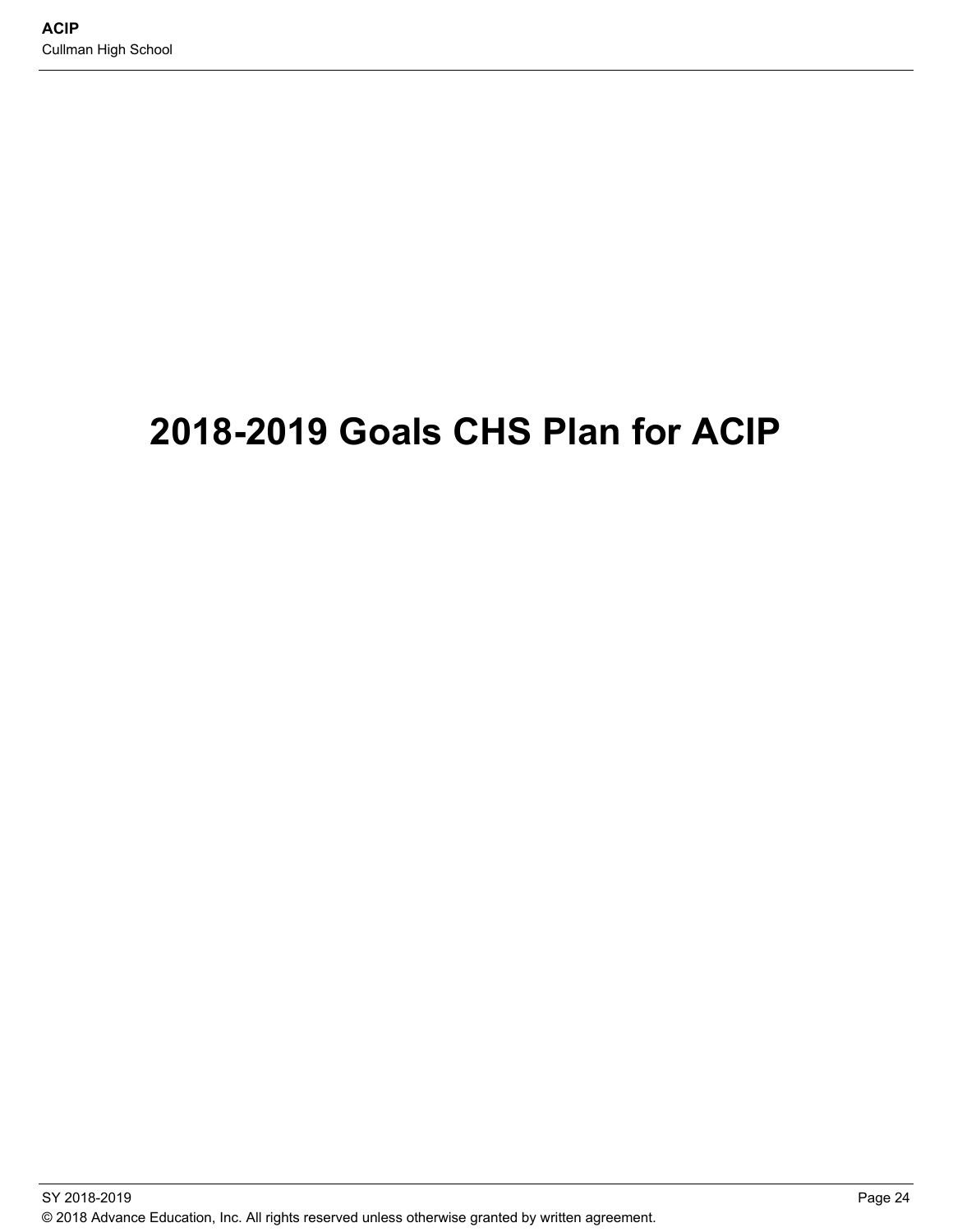## **Overview**

#### **Plan Name**

2018-2019 Goals CHS Plan for ACIP

#### **Plan Description**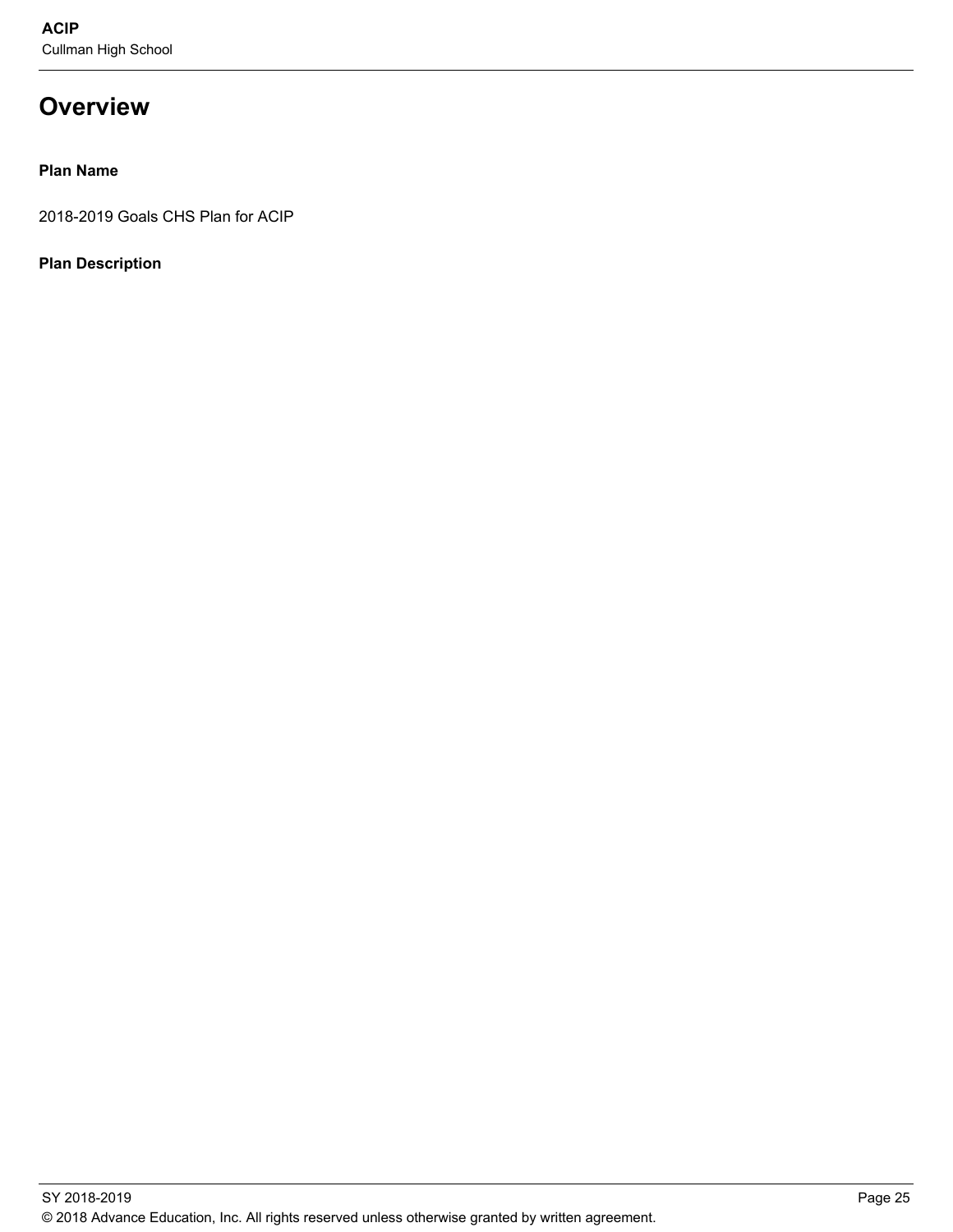## **Goals Summary**

**The following is a summary of the goals encompassed in this plan. The details for each goal are available in the next section.** 

| # | Goal Name                                                                                                                                                                                                                 | Goal Details                                    | Goal Type      | Total Funding |
|---|---------------------------------------------------------------------------------------------------------------------------------------------------------------------------------------------------------------------------|-------------------------------------------------|----------------|---------------|
|   | Increase student engagement through continued<br>Implementation of Student Focused Observations.                                                                                                                          | Objectives: 1<br>Strategies: 1<br>Activities: 1 | Organizational | \$0           |
|   | Promote character, citizenship, and scholarship by<br>increasing the participation of students in<br>extracurricular activities by 1%.                                                                                    | Objectives: 1<br>Strategies: 2<br>Activities: 3 | Organizational | 1\$0          |
|   | Technology: All students will obtain a College and<br>Career Readiness Indicator attainment as a result<br>of individualized instruction utilizing results from<br>computer-based formative and summative<br>lassessments | Objectives: 1<br>Strategies: 1<br>Activities: 1 | Organizational | \$0           |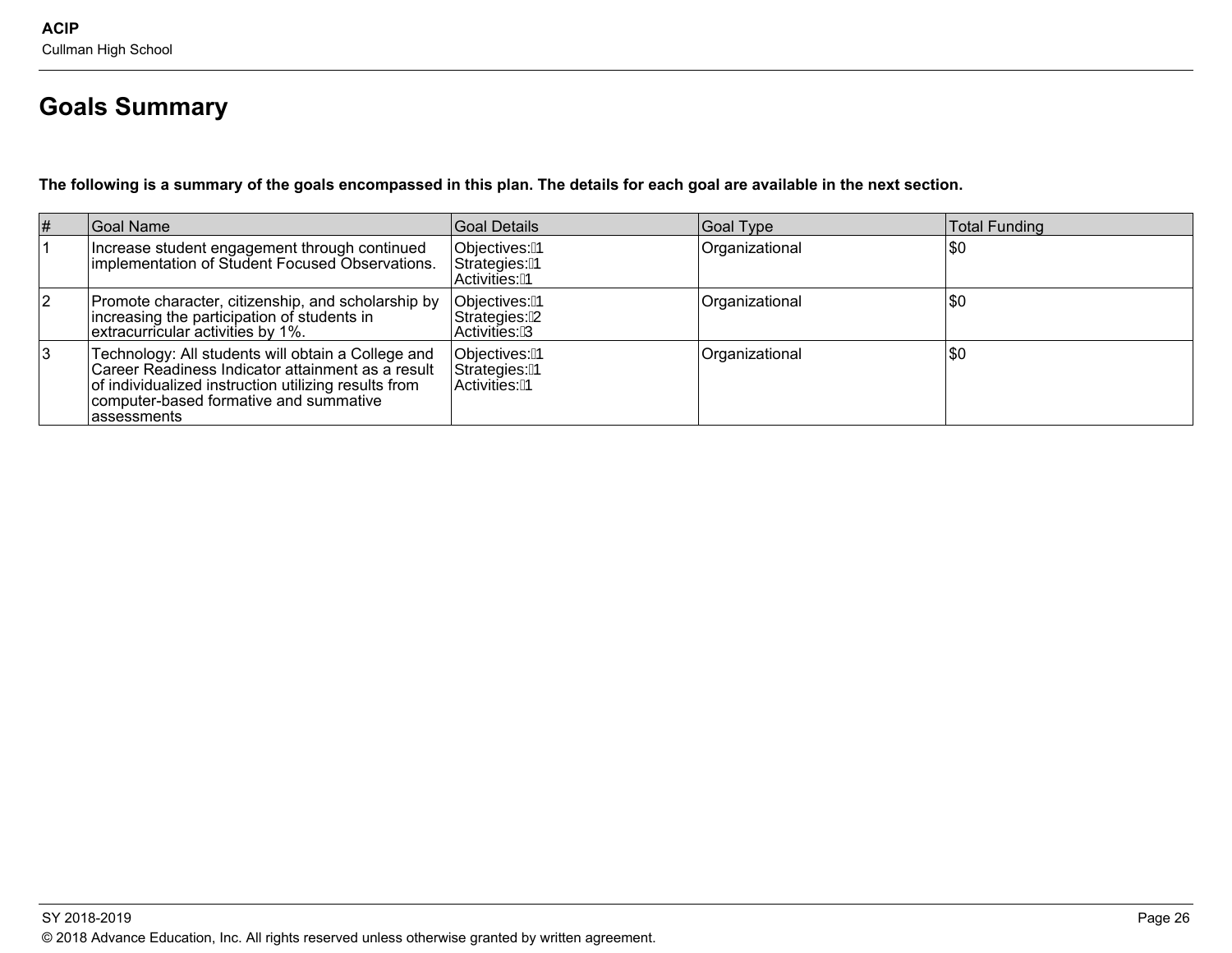# **Goal 1: Increase student engagement through continued implementation of Student Focused Observations.**

### **Measurable Objective 1:**

collaborate to increase student engagement by 05/26/2017 as measured by Student ratings on Indicator 3.6 will exceed a 4.0. Student Survey Indicator 3.6 states "Teachers implement the school's instructional process in support of student learning.".

#### **Strategy 1:**

Implementation of Fundamental Five instructional process - All teachers will complete a book study of the Fundamental Five. The book study will be supported with collaborative planning time, observation feedback, and additional professional learning as needed.

Category:

| <b>Activity - Professional Feedback</b>                                                                                             | <b>Activity Type Begin Date</b>         |            | <b>IEnd Date</b> | <b>Resource</b><br><b>Assigned</b> | Source Of<br><b>IFunding</b>  | Staff<br>Responsible       |
|-------------------------------------------------------------------------------------------------------------------------------------|-----------------------------------------|------------|------------------|------------------------------------|-------------------------------|----------------------------|
| Complete walk-through observations and provide feedback on individual<br>basis. Provide additional professional learning as needed. | <b>Behavioral</b><br>Support<br>Program | 01/03/2018 | 05/25/2018       | <b>SO</b>                          | No Funding<br><b>Required</b> | Administrative  <br>Istaff |

## **Goal 2: Promote character, citizenship, and scholarship by increasing the participation of students in extracurricular activities by 1%.**

#### **Measurable Objective 1:**

collaborate to improve the number of students participating in extra-curricular activities during the 2017-2018 school year. We will increase the number participating by 1% as based on a beginning year survey and an end-of-year survey. by 05/25/2018 as measured by Students completing a survey at the January of the school year and one at the end of the year..

#### **Strategy 1:**

Teacher Encouragement - Homeroom teachers and guidance counselors will be provided with the names of their students that are not involved in extracurricular activities. They will meet individually with the students that are not already involved in extracurricular activities and help them to find an activity that meets their interest

as well as their college and/or career goals. They will continue to encourage the students in participating and continuing with their choice.

Category: Other - Teacher as Mentor

Research Cited: December 1999/January 2000 | Volume 57 | Number 4

Understanding Youth Culture Pages 87-88

Research Link / Extracurricular Activities: The Path to Academic Success?

#### John H. Holloway

#### SY 2018-2019 Page 27

© 2018 Advance Education, Inc. All rights reserved unless otherwise granted by written agreement.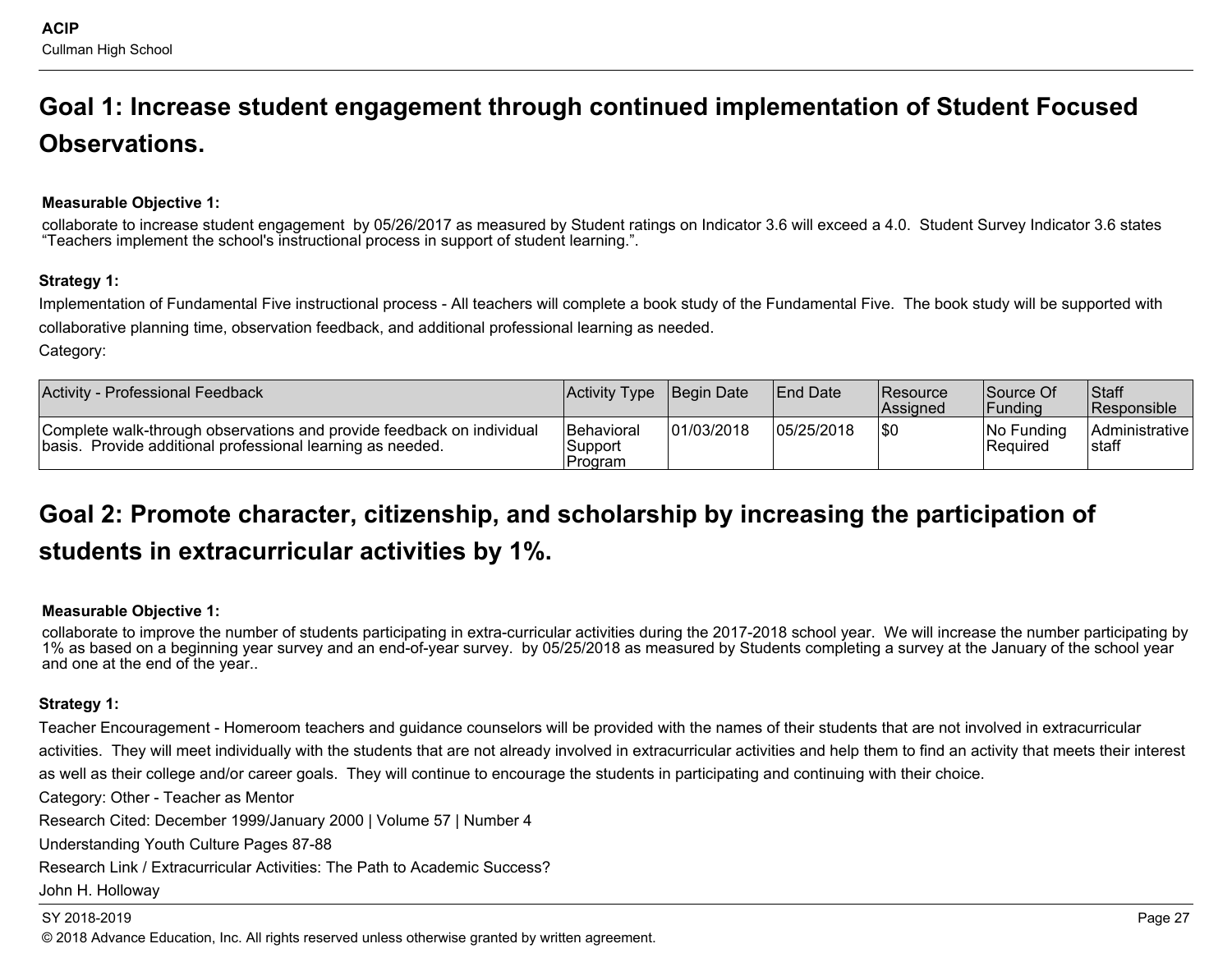**ACIP** Cullman High School

Public school students across the United States participate in a wide variety of extracurricular activities: interscholastic and intramural athletic programs; service and school government clubs; music, art, and drama organizations; and academic and vocational clubs. Usually conducted outside the normal school day, the activities are voluntary, and students do not receive grades for their participation.

Benefits for Students

Do these clubs, teams, and organizations support the academic mission of our schools? In a paper looking at predictors of academic giftedness, Modi,

Konstantopoulos, and Hedges (1998) found that gifted students appear to spend their time out of school participating in constructive activities. The research disclosed that a "50 percent increase (in the odds of being gifted) was related to involvement in extra-curricular activities" (p. 15).

| Activity - Homeroom teachers and guidance counselors encourage and<br>support students.                                          | Activity Type Begin Date |            | <b>End Date</b> | <b>Resource</b><br><b>Assigned</b> | <b>Source Of</b><br><b>Funding</b> | <b>Staff</b><br>Responsible                                          |
|----------------------------------------------------------------------------------------------------------------------------------|--------------------------|------------|-----------------|------------------------------------|------------------------------------|----------------------------------------------------------------------|
| Teachers and guidance counselors will meet with students to encourage<br>and support involvement in extra-curricular activities. | Other -<br>  Encourageme | 08/16/2017 | 05/18/2018      | 1\$0                               | INo Funding<br>Required            | <b>Homeroom</b><br>Iteachers and<br><i>l</i> quidance<br>counselors. |

#### **Strategy 2:**

Announcements and Continued Encouragement - Include available sports, clubs and activities on the school calendar, morning announcements and newsletters to students to encourage participation.

Category: Other - Announcing Offerings of Extra-curriculuar Activities

Research Cited: December 1999/January 2000 | Volume 57 | Number 4

Understanding Youth Culture Pages 87-88

Research Link / Extracurricular Activities: The Path to Academic Success?

#### John H. Holloway

Public school students across the United States participate in a wide variety of extracurricular activities: interscholastic and intramural athletic programs; service and school government clubs; music, art, and drama organizations; and academic and vocational clubs. Usually conducted outside the normal school day, the activities are voluntary, and students do not receive grades for their participation.

Benefits for Students

Do these clubs, teams, and organizations support the academic mission of our schools? In a paper looking at predictors of academic giftedness, Modi,

Konstantopoulos, and Hedges (1998) found that gifted students appear to spend their time out of school participating in constructive activities. The research disclosed that a "50 percent increase (in the odds of being gifted) was related to involvement in extra-curricular activities" (p. 15).

| <b>Activity</b><br>- Announcements | Activity Type | Begin Date | <b>End Date</b> | <b>IResource</b><br><b>Assigned</b> | Source Of<br>Funding   | Staff<br>Responsible |
|------------------------------------|---------------|------------|-----------------|-------------------------------------|------------------------|----------------------|
| <b>Announcements</b>               | Other         | 08/16/2017 | 05/25/2018      | <b>SC</b>                           | No Funding<br>Required | Principal            |

#### SY 2018-2019 Page 28

© 2018 Advance Education, Inc. All rights reserved unless otherwise granted by written agreement.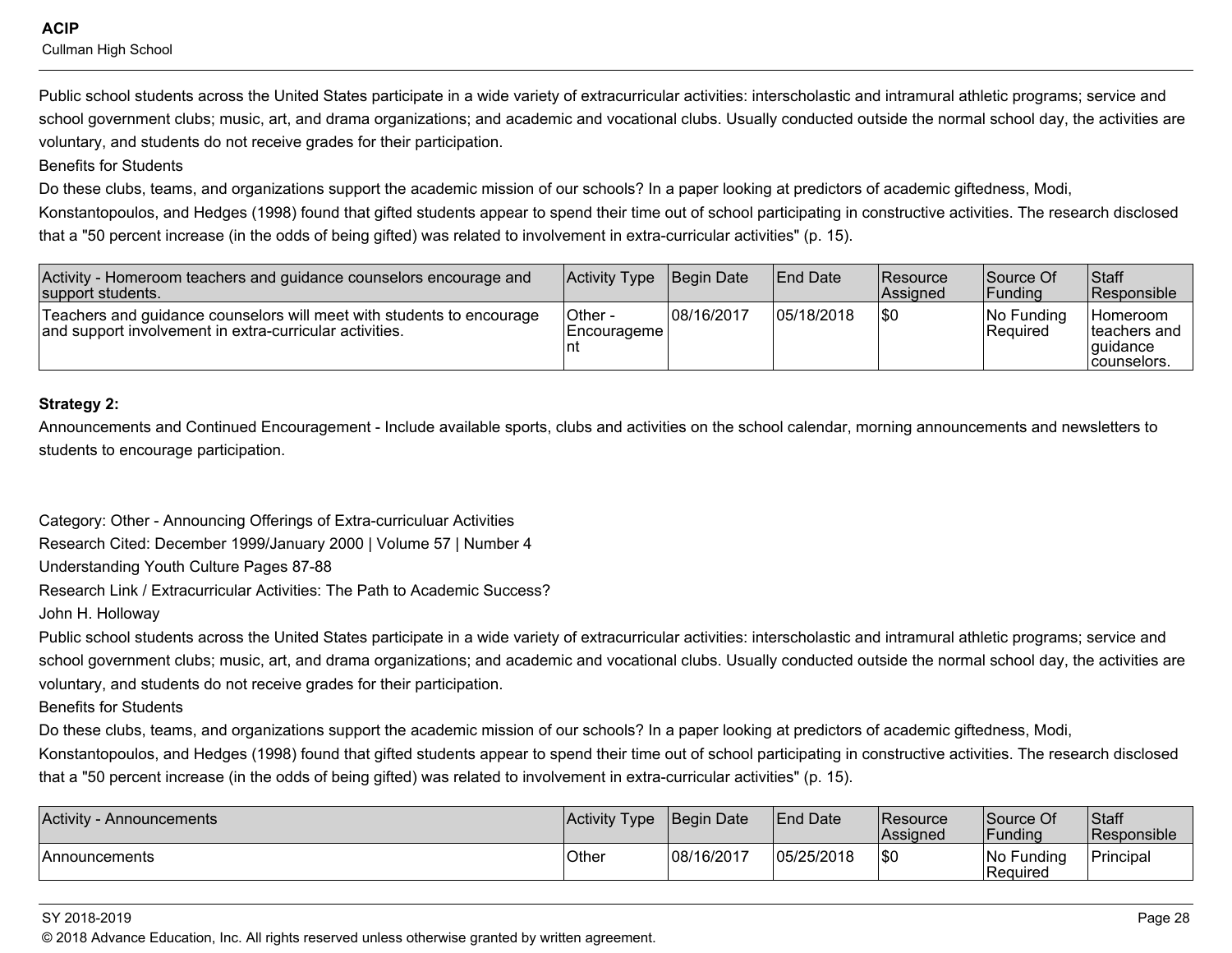**ACIP** 

Cullman High School

| Activity - Student Email Groups                                                                                                                              | Activity Type | Begin Date | <b>End Date</b> | <b>IResource</b><br>Assigned | Source Of<br>Funding           | Staff<br>Responsible                                       |
|--------------------------------------------------------------------------------------------------------------------------------------------------------------|---------------|------------|-----------------|------------------------------|--------------------------------|------------------------------------------------------------|
| Establish student email groups by grade level to email copies of<br>announcements and newsletters to students to encourage participation by<br>all students. | <b>Other</b>  | 08/16/2017 | 105/25/2018     | <b>SO</b>                    | INo Funding<br><b>Required</b> | Principal,<br>lquidance<br>counselors.<br><b>Iteachers</b> |

## **Goal 3: Technology: All students will obtain a College and Career Readiness Indicator attainment as a result of individualized instruction utilizing results from computer-based formative and summative assessments**

#### **Measurable Objective 1:**

achieve college and career readiness indicators as determined by the Alabama State Department of Education. by 05/26/2017 as measured by senior students attaining a CCR indicator on ACT Benchmark score, WorkKeys Gold or Silver achievement, AP qualifying score, CTE Credential, Military Enlistment, and/or college credit.

#### **Strategy 1:**

Formative and Summative Assessments - Teachers will analyze student achievement data of Chalkable formative and summative assessments to determine student strengths and areas for improvement. Teachers, administrators and Guidance Counselors will work collaboratively to ensure that students are working towards a college and/or career goal.

Category: Other - College and Career Readiness Achievement

Research Cited: Conley, David T., A Complete Definition of College and Career Readiness.Educational Policy Improvement Center. 720 East 13th Avenue Suite 203, Eugene, OR 97401. Tel: 877-766-2279; Tel: 541- 246-2600; Fax: 541-346-6145; e-mail: communications@epiconline.org; Web site: http://www.epiconline.org

| Activity - Support Achievement of College and Career Readiness Indicators Activity Type                                                                                                                                                                                                                                                                                  |                                       | <b>IBegin Date</b> | <b>End Date</b> | <b>Resource</b><br>Assigned | Source Of<br><b>Funding</b> | <b>Staff</b><br><b>Responsible</b>                                |
|--------------------------------------------------------------------------------------------------------------------------------------------------------------------------------------------------------------------------------------------------------------------------------------------------------------------------------------------------------------------------|---------------------------------------|--------------------|-----------------|-----------------------------|-----------------------------|-------------------------------------------------------------------|
| Core Academic, Career and Technical Education, and AP Teachers will<br>coordinate interventions and assessments of their respective students<br>towards the achievement of College and Career Readiness Indicators.<br>Guidance Counselors and administrators will work with teachers to ensure<br>student course selection based on college and career readiness goals. | <b>Academic</b><br>Support<br>Program | 108/16/2017        | 05/25/2018      | 1\$0                        | No Funding<br>Required      | Teachers.<br> quidance<br>counselors.<br>land<br>  administrators |